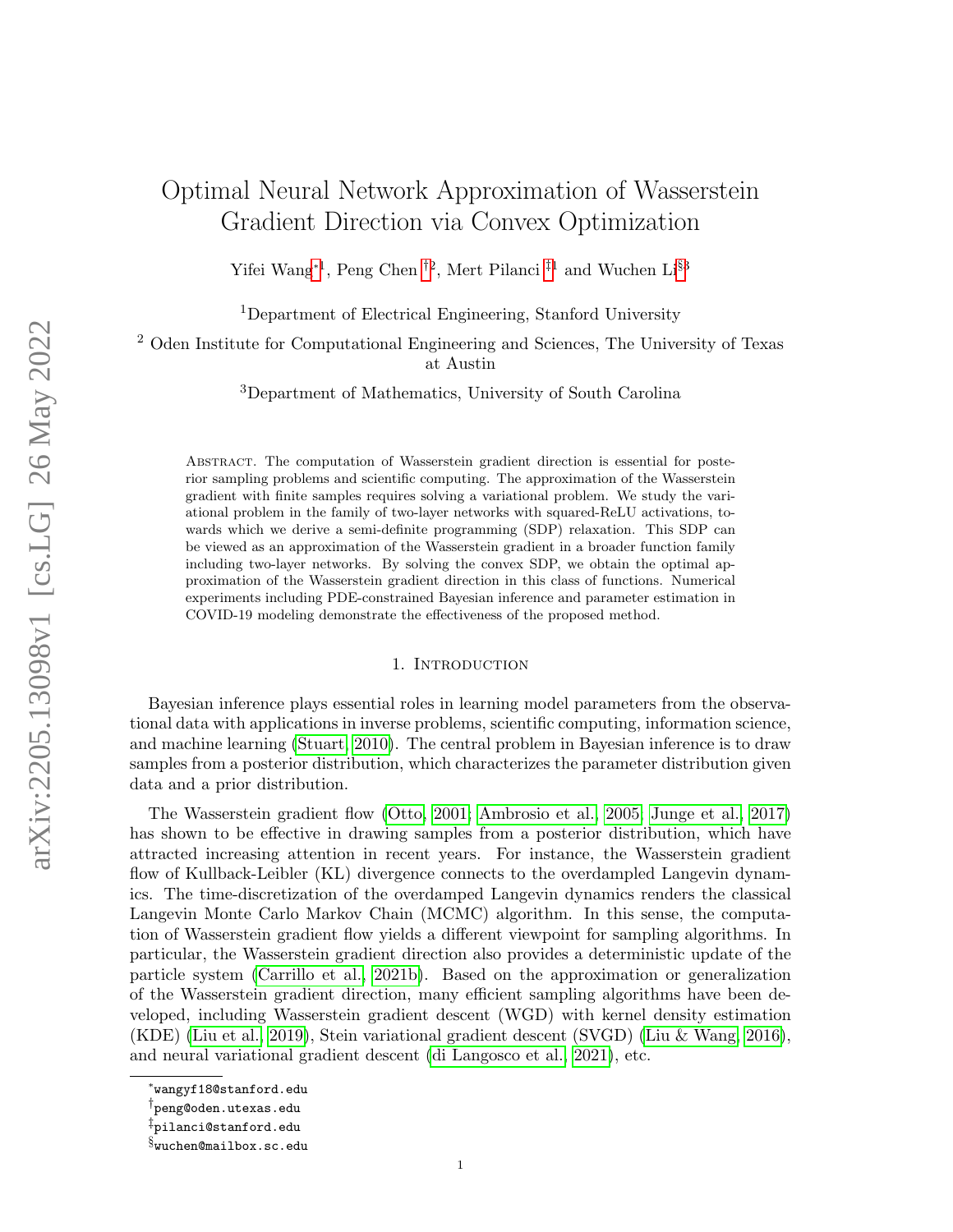Meanwhile, neural networks exhibit tremendous optimization and generalization performance in learning complicated functions from data. They also have wide applications in Bayesian inverse problems [\(Rezende & Mohamed, 2015;](#page-12-4) [Onken et al., 2020;](#page-12-5) [Kruse et al.,](#page-12-6) [2019;](#page-12-6) [Lan et al., 2021\)](#page-12-7). According to the universal approximation theorem of neural networks [\(Hornik et al., 1989;](#page-11-3) [Lu et al., 2017\)](#page-12-8), any arbitrarily complicated functions can be learned by a two-layer neural network with non-linear activations and a sufficient number of neurons. Functions represented by neural networks naturally provide an approximation towards the Wasserstein gradient direction.

However, due to the nonlinear and nonconvex structure of neural networks, optimization algorithms including stochastic gradient descent may not find the global optima of the training problem. Recently, based on a line of works [\(Pilanci & Ergen, 2020;](#page-12-9) [Sahiner](#page-12-10) [et al., 2020;](#page-12-10) [Bartan & Pilanci, 2021\)](#page-11-4), the regularized training problem of two-layer neural networks with ReLU/polynomial activation can be formulated as a convex program. The optimal solution of the convex program renders a global optimum of the nonconvex training problem.

In this paper, we study a variational problem, whose optimal solution corresponds to the Wasserstein gradient direction. Focusing on the family of two-layer neural networks with squared ReLU activation, we formulate the regularized variational problem in terms of samples. Directly training the neural network to miminize the loss may get the neural network stuck at local minima or saddle points and it often leads to biased sample distribution from the posterior. Instead, we analyze the convex dual problem of the training problem and study its semi-definite program (SDP) relaxation by analyzing the geometry of dual constraints. The resulting SDP is practically solvable and it can be efficiently optimized by convex optimization solvers such as CVXPY [\(Diamond & Boyd, 2016\)](#page-11-5). We then derive the corresponding relaxed bidual problem (dual of the relaxed dual problem). Thus, the optimal solution of the dual problem yields an optimal approximation of the Wasserstein gradient direction in a broader function family. We also present practical implementation and analyze the choice of the regularization parameter. Numerical results including PDE-constrained inference problems and Covid-19 parameter estimation problems illustrate the effectiveness of our proposed method.

1.1. Related works. The time and spatial discretizations of Wasserstein gradient flows are extensively studied in literature [\(Jordan et al., 1998;](#page-12-11) [Junge et al., 2017;](#page-12-1) [Carrillo et al.,](#page-11-6) [2021a,](#page-11-6)[b;](#page-11-1) [Bonet et al., 2021;](#page-11-7) [Liutkus et al., 2019;](#page-12-12) [Frogner & Poggio, 2020\)](#page-11-8). Recently, neural networks have been applied in solving or approximating Wasserstein gradient flows [\(Mokrov et al., 2021;](#page-12-13) [Lin et al., 2021b,](#page-12-14)[a;](#page-12-15) [Alvarez-Melis et al., 2021;](#page-11-9) [Bunne et al., 2021;](#page-11-10) [Hwang et al., 2021;](#page-12-16) [Fan et al., 2021\)](#page-11-11). For sampling algorithms, [di Langosco et al.](#page-11-2) [\(2021\)](#page-11-2) learns the transportation function by solving an unregularized variational problem in the family of vector-output deep neural networks. Compared to these studies, we focus on a convex SDP relaxation of the varitional problem induced by the Wasserstein gradient direction. Meanwhile, [Feng et al.](#page-11-12) [\(2021\)](#page-11-12) form the Wasserstein gradient direction as the mininimizer the Bregman score and they apply deep neural networks to solve the induced variational problem.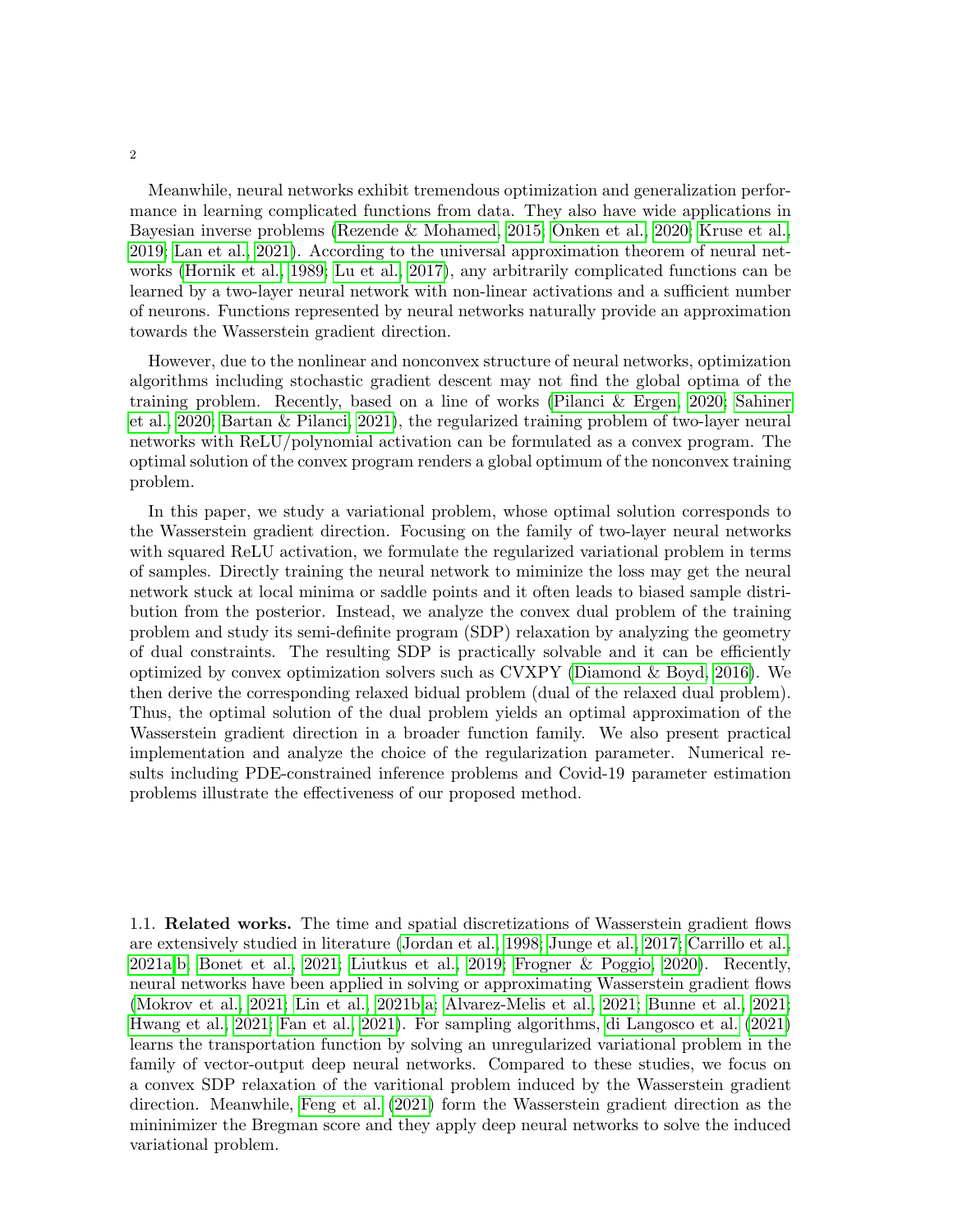## 2. Background

In this section, we briefly review the Wasserstein gradient descent, and present its variational formulation. In particular, we focus on the Wasserstein gradient descent direction of KL divergence functional. Later on, we design a neural network convex optimization problems to approximate Wasserstein gradient in samples.

2.1. Wasserstein gradient descent. Consider an optimization problem in the probability space:

<span id="page-2-0"></span>
$$
\inf_{\rho \in \mathcal{P}} \mathcal{D}_{\text{KL}}(\rho \| \pi) = \int \rho(\log \rho - \log \pi) dx, \tag{1}
$$

Here the integral is taken over  $\mathbb{R}^d$  and the objective functional  $D_{KL}(\rho||\pi)$  is the KL divergence from  $\rho$  to  $\pi$ . The variable is the density function  $\rho$  in the space  $\mathcal{P} = \{ \rho \in$  $C^{\infty}(\mathbb{R}^d)$   $\int \rho dx = 1, \ \rho > 0$ . The function  $\pi \in C^{\infty}(\mathbb{R}^d)$  is a known probability density function of the posterior distribution. By solving the optimization problem [\(1\)](#page-2-0), we can generate samples from the posterior distribution.

A known fact [\(Villani, 2003,](#page-13-1) Chapter 8.3.1) is that the Wasserstein gradient descent flow for the optimization problem [\(1\)](#page-2-0) satisfies

$$
\partial_t \rho_t = \nabla \cdot \left( \rho_t \nabla \frac{\delta}{\delta \rho_t} \mathcal{D}_{\mathrm{KL}}(\rho_t \| \pi) \right)
$$
  
=  $\nabla \cdot (\rho_t (\nabla \log \rho_t - \nabla \log \pi))$   
=  $\Delta \rho_t - \nabla \cdot (\rho_t \nabla \log \pi),$ 

where  $\rho_t(x) = \rho(x, t)$  and  $\frac{\delta}{\delta \rho_t}$  is the  $L^2$  first variation operator w.r.t.  $\rho_t$ . In above third equality, a fact  $\rho_t \nabla \log \rho_t = \nabla \rho_t$  is used. Here  $\nabla \cdot F$  denotes the divergence of a vector valued function  $F: \mathbb{R}^d \to \mathbb{R}^d$  and  $\Delta$  is the Laplace operator. This equation is also known as the gradient drift Fokker-Planck equation. It corresponds to the following updates in terms of samples:

<span id="page-2-1"></span>
$$
dx_t = -(\nabla \log \rho_t(x_t) - \nabla \log \pi(x_t))dt, \tag{2}
$$

where  $x_t$  follows the distribution of  $\rho_t$ . Clearly, when  $\rho_t = \pi$ , the above dynamics reach the equilibrium, which implies that the samples  $x_t$  are generated by the posterior distribution.

To solve the Wasserstein gradient flow [\(2\)](#page-2-1), we consider a forward Eulerian discretization in time. In the *l*-th iteration, suppose that  $\{x_l^n\}$  are samples drawn from  $\rho_l$ . The update rule of Wasserstein gradient descent (WGD) on the particle system  $\{x_l^n\}$  follows

<span id="page-2-3"></span>
$$
x_{l+1}^n = x_l^n - \alpha_l \nabla \Phi_l(x_l^n), \qquad (3)
$$

where  $\Phi_l : \mathbb{R}^d \to \mathbb{R}$  is a function which approximates  $\log \rho_l - \log \pi$ .

2.2. Variational formulation of WGD. Given the particles  $\{x_n\}_{n=1}^N$ , we design the following variational problem to choose a suitable function  $\Phi$  approximating the function  $\log \rho - \log \pi$ . Consider

<span id="page-2-2"></span>
$$
\inf_{\Phi \in C^1(\mathbb{R}^d)} \frac{1}{2} \int \| \nabla \Phi - (\nabla \log \rho - \nabla \log \pi) \|_2^2 \rho dx. \tag{4}
$$

The objective functional evaluates the least-square discrepancy between  $\nabla \log \rho - \nabla \log \pi$ and  $\nabla \Phi$  weighted by the density  $\rho$ . The optimal solution follows  $\Phi = \log \rho - \log \pi$ , up to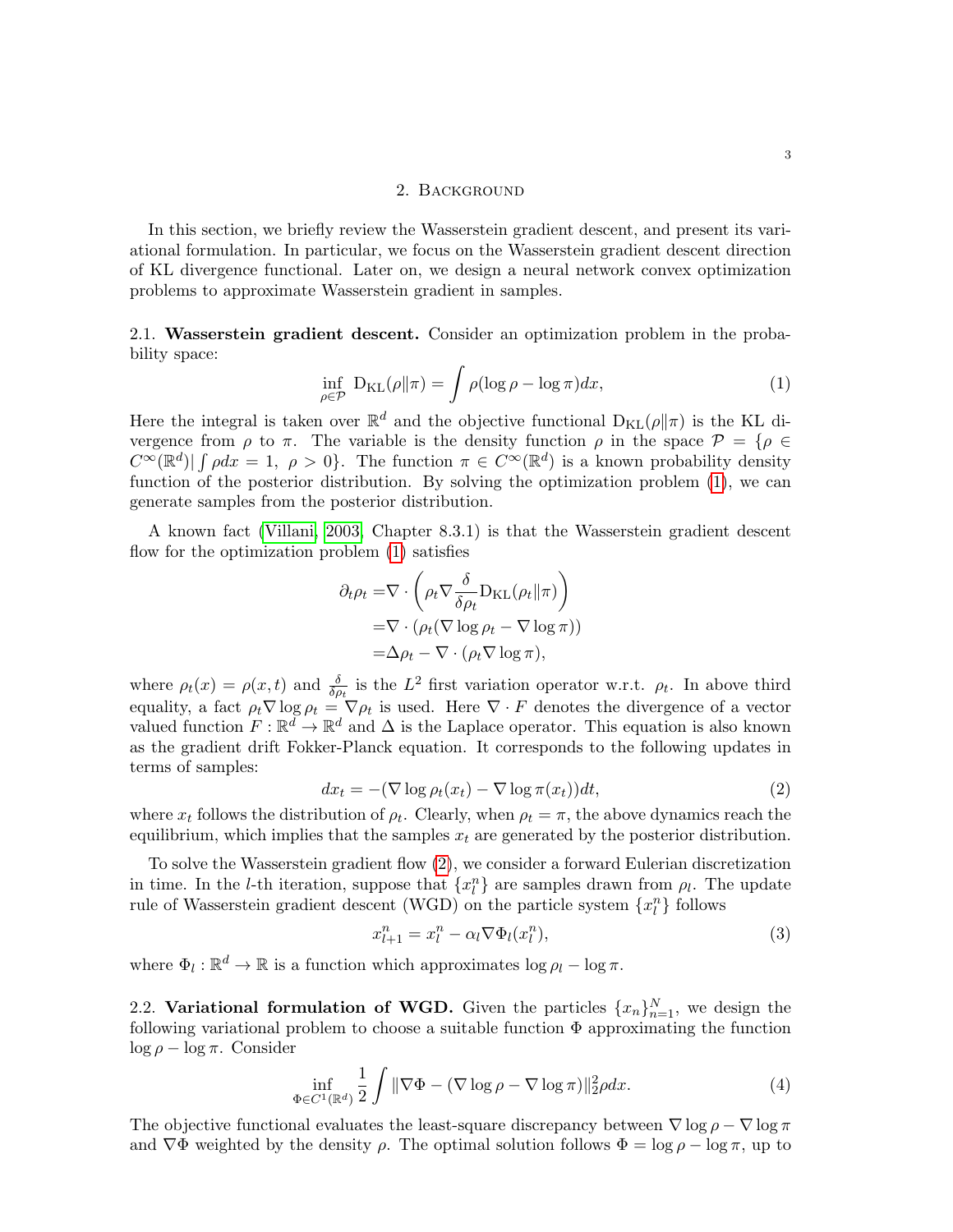a constant shift. Let  $\mathcal{H} \subseteq C^1(\mathbb{R}^d)$  be a finite dimensional function space. The following proposition gives a formulation of  $(4)$  in  $\mathcal{H}$ .

<span id="page-3-4"></span>**Proposition 1.** Let  $\mathcal{H} \subseteq C^1(\mathbb{R}^d)$  be a function space. The variational problem [\(4\)](#page-2-2) in the domain H is equivalent to

<span id="page-3-0"></span>
$$
\inf_{\Phi \in \mathcal{H}} \frac{1}{2} \int \| \nabla \Phi \|_2^2 \rho dx + \int \Delta \Phi \rho dx + \int \langle \nabla \log \pi, \nabla \Phi \rangle \rho dx. \tag{5}
$$

Remark 1. A similar variational problem has been studied in [\(di Langosco et al., 2021\)](#page-11-2). If we replace  $\nabla \Phi$  for  $\Phi \in \mathcal{H}$  by a vector field  $\Psi$  in certain function family, then, the quantity in [\(5\)](#page-3-0) is the negative regularized Stein discrepancy defined in [\(di Langosco et al.,](#page-11-2) [2021\)](#page-11-2) between  $\rho$  and  $\pi$  based on  $\Psi$ .

Therefore, by replacing the density  $\rho$  by finite samples  $\{x_n\}_{n=1}^N \sim \rho$ , the problem [\(5\)](#page-3-0) in terms of finite samples forms

<span id="page-3-1"></span>
$$
\inf_{\Phi \in \mathcal{H}} \frac{1}{N} \sum_{n=1}^{N} \left( \frac{1}{2} \|\nabla \Phi(x_n)\|_2^2 + \Delta \Phi(x_n) \right) + \frac{1}{N} \sum_{n=1}^{N} \left\langle \nabla \log \pi(x_n), \nabla \Phi(x_n) \right\rangle.
$$
 (6)

#### 3. Optimal neural network approximation of Wasserstein gradient

In this section, we focus on functional space  $\mathcal H$  of functions represented by two-layer neural networks. We derive the primal and dual problem of the regularized Wasserstein variational problems. By analyzing the dual constraints, a convex SDP relaxation of the dual problem is obtained. We also present a practical implementation estimation of  $\nabla$  log  $\rho$  –  $\nabla$  log  $\pi$  and discuss the choice of the regularization parameter.

Let  $\psi$  be an activation function. Consider the case where  $\mathcal H$  is a class of two-layer neural network with the activation function  $\psi(x)$ :

<span id="page-3-3"></span>
$$
\mathcal{H} = \left\{ \Phi_{\theta} \in C^{1}(\mathbb{R}^{d}) | \Phi_{\theta}(x) = \alpha^{T} \psi(W^{T} x) \right\},\tag{7}
$$

where  $\boldsymbol{\theta} = (W, \alpha)$  is the parameter in the neural network with  $W \in \mathbb{R}^{d \times m}$  and  $\alpha \in \mathbb{R}^m$ .

**Remark 2.** We can extend this model to handle the bias term by add an entry of 1 in  $x_1, \ldots, x_n$ .

For two-layer neural networks, we can compute the gradient and Laplacian of  $\Phi \in \mathcal{H}$  as follows:

$$
\nabla \Phi_{\theta}(x) = \sum_{i=1}^{m} \alpha_i w_i \psi'(w_i^T x) = W(\psi'(W^T x) \circ \alpha), \tag{8}
$$

<span id="page-3-2"></span>
$$
\Delta \Phi_{\theta}(x) = \sum_{i=1}^{m} \alpha_i ||w_i||_2^2 \psi''(w_i^T x).
$$
\n(9)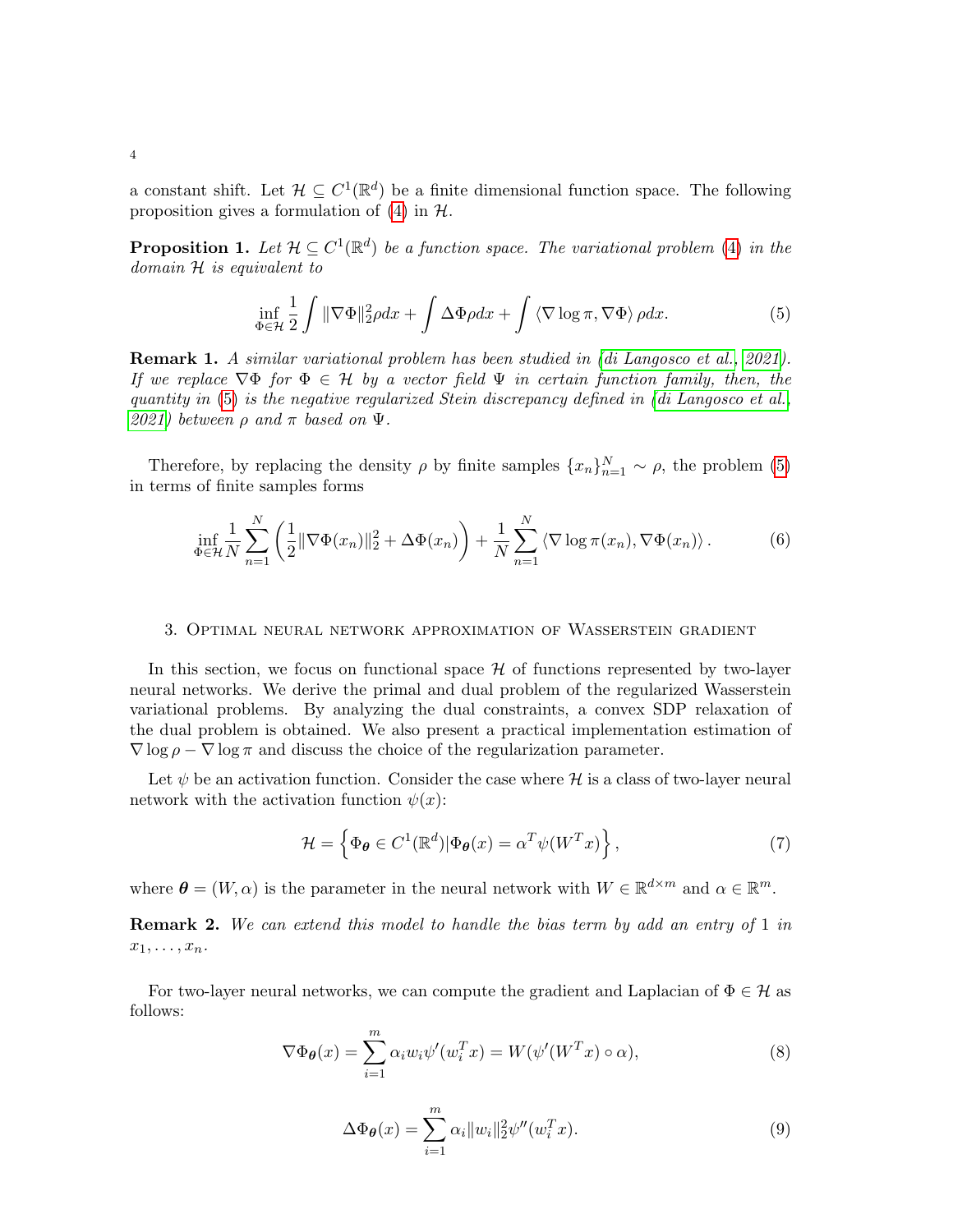Here ○ represents the element-wise multiplication. By adding a regularization term to the variational problem [\(6\)](#page-3-1), we obtain

<span id="page-4-1"></span>
$$
\min_{\theta} \frac{1}{2N} \sum_{n=1}^{N} \left\| \sum_{i=1}^{m} \alpha_i w_i \psi'(w_i^T x_n) \right\|_2^2 + \frac{1}{N} \sum_{n=1}^{N} \left\langle \sum_{i=1}^{m} \alpha_i w_i \psi'(w_i^T x_n), \nabla \log \pi(x_n) \right\rangle + \frac{1}{N} \sum_{n=1}^{N} \sum_{i=1}^{m} \alpha_i \|w_i\|_2^2 \psi''(w_i^T x_n) + \frac{\beta}{2} R(\theta),
$$
\n(10)

where  $\beta > 0$  is the regularization parameter. We focus on the squared ReLU activation  $\psi(z) = (z)^2_+ = (\max\{z, 0\})^2$ . Note that a non-vanishing second derivative is required for the Laplacian term in [\(9\)](#page-3-2), which makes the ReLU activation inadequate. For this activation function, we consider the following regularization function

<span id="page-4-0"></span>
$$
R(\boldsymbol{\theta}) = \sum_{i=1}^{m} (||w_i||_2^3 + |\alpha_i|^3).
$$
 (11)

**Remark 3.** We note that  $\nabla \Phi_{\theta}(x)$  and  $\Delta \Phi_{\theta}(x)$  are all piece-wise degree-3 polynomials of the parameters  $\theta$ . Hence, we consider a specific cubic regularization term [\(11\)](#page-4-0), analogous to (Bartan  $\mathcal B$  Pilanci, 2021). By choosing this regularization term, we can derive a simplified convex dual problem.

By rescaling the first and second-layer parameters, the regularized variational problem [\(10\)](#page-4-1) can be formulated as follows.

<span id="page-4-4"></span>**Proposition 2** (Primal problem). The regularized variational problem [\(10\)](#page-4-1) is equivalent to

<span id="page-4-2"></span>
$$
\min_{W,\alpha} \frac{1}{2} \sum_{n=1}^{N} \left\| \sum_{i=1}^{m} \alpha_i w_i \psi'(w_i^T x_n) \right\|^2 + \sum_{n=1}^{N} \sum_{i=1}^{m} \alpha_i \|w_i\|_2^2 \psi''(w_i^T x_n) + \sum_{n=1}^{N} \left\langle \sum_{i=1}^{m} \alpha_i w_i \psi'(w_i^T x_n), \nabla \log \pi(x_n) \right\rangle + \tilde{\beta} \|\alpha\|_1,
$$
\n(12)\n  
s.t.  $\|w_i\|_2 \le 1, i \in [m],$ 

where  $\tilde{\beta} = 3 \cdot 2^{-5/3} N \beta$ .

For simplicity, we write  $Y =$  $\sqrt{ }$  $\vert$  $\nabla$  log  $\pi(x_1)^T$ . . .  $\nabla \log \pi (x_N)^T$ 1  $\parallel$  $\in \mathbb{R}^{N \times d}$ . We introduce the slack variable

 $z_n = \sum_{i=1}^m \alpha_i w_i \psi'(x_n^T w_i)$  for  $n \in [N]$  and denote  $Z = \begin{bmatrix} z_1 & \dots & z_N \end{bmatrix}^T \in \mathbb{R}^{N \times d}$ . Then, we can simplify the problem [\(12\)](#page-4-2) to

<span id="page-4-3"></span>
$$
\min_{W,\alpha,Z} \frac{1}{2} \|Z\|_F^2 + \sum_{n=1}^N \sum_{i=1}^m \alpha_i \|w_i\|_2^2 \psi''(w_i^T x_n) + \text{tr}(Y^T Z) + \tilde{\beta} \|\alpha\|_1,
$$
\n
$$
\text{s.t. } z_n = \sum_{i=1}^m \alpha_i w_i \psi'(x_n^T w_i), n \in [N], \|w_i\|_2 \le 1, i \in [m].
$$
\n
$$
(13)
$$

Based on the above reformulation, we can derive the dual problem of [\(13\)](#page-4-3) as follows.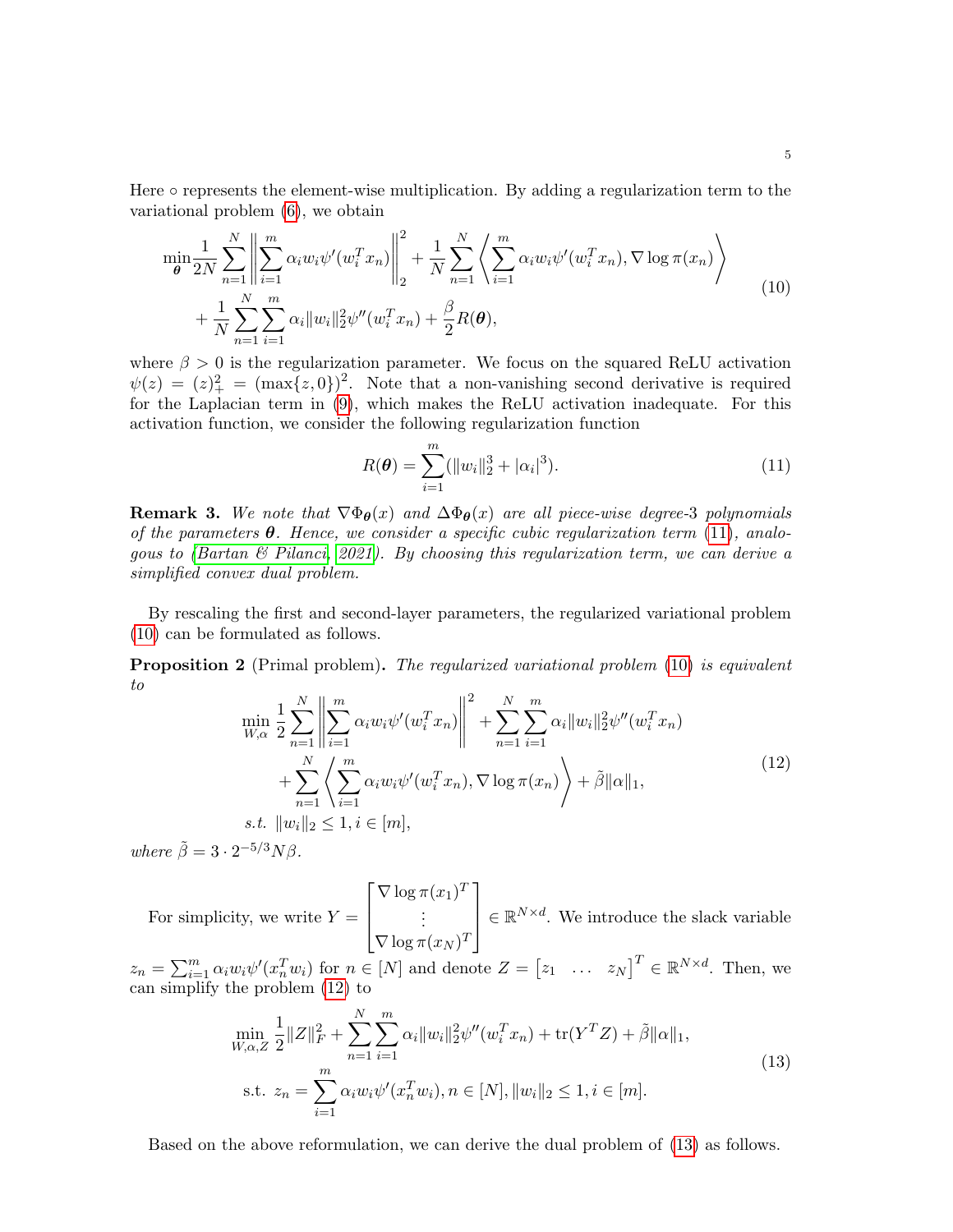<span id="page-5-3"></span>Proposition 3 (Dual problem). The dual problem of the regularized variational problem  $(13)$  is

<span id="page-5-0"></span>
$$
\max_{\Lambda \in \mathbb{R}^{N \times d}} \ -\ \frac{1}{2} \|\Lambda + Y\|_{F}^{2}, \ \ s.t. \ \ \max_{w: \|w\|_{2} \le 1} \left| \sum_{n=1}^{N} \|w\|_{2}^{2} \psi''(x_{n}^{T}w) - \lambda_{n}^{T} w \psi'(x_{n}^{T}w) \right| \le \tilde{\beta}, \tag{14}
$$

which provides a lower-bound on [\(13\)](#page-4-3).

3.1. Analysis of dual constraints and the relaxed dual problem. Now, we analyze the constraint

$$
\max_{w:\|w\|_2\leq 1} \left| \sum_{n=1}^N \|w\|_2^2 \psi''(w^T x_n) - \lambda_n^T w \psi'(x_n^T w) \right| \leq \tilde{\beta}
$$

in the dual problem. We note that this constraint is closely related to the regularization parameter, which we will discuss later. For simplicity, we take  $\psi''(0) = 0$  as the subgradient of  $\psi'(z)$  at  $z = 0$ , i.e., taking the left derivative of  $\psi'(z)$  at  $z = 0$ . Let  $X = [x_1, \ldots, x_N]^T \in$  $\mathbb{R}^{N \times d}$ . Denote the set of all possible hyper-plane arrangements corresponding to the rows of  $X$  as

$$
S = \{D = \text{diag}(\mathbb{I}(Xw \ge 0)) | w \in \mathbb{R}^d, w \ne 0\}.
$$
\n
$$
(15)
$$

Here  $\mathbb{I}(s) = 1$  if the statement s is correct and  $\mathbb{I}(s) = 0$  otherwise. Let  $p = |\mathcal{S}|$  be the cardinality of S, and write  $S = \{D_1, \ldots, D_p\}$ . According to [\(Cover, 1965\)](#page-11-13), we have the upper bound  $p \leq 2r \left(\frac{e(N-1)}{r}\right)$  $\left(\frac{r-1}{r}\right)^r$ , where  $r = \text{rank}(X)$ .

Based on the analysis of the dual constraints, we can derive a convex SDP as a relaxed dual problem. It gives a lower bound for the optimal value of the dual problem [\(14\)](#page-5-0).

<span id="page-5-2"></span>Proposition 4 (Relaxed Dual problem). Consider the following SDP:

<span id="page-5-1"></span>
$$
\max -\frac{1}{2} ||\Lambda + Y||_F^2,
$$
  
s.t.  $\tilde{A}_j(\Lambda) + \tilde{B}_j + \sum_{n=0}^N r_n^{(j,-)} H_n^{(j)} + \tilde{\beta} e_{d+1} e_{d+1}^T \ge 0,$   

$$
-\tilde{A}_j(\Lambda) - \tilde{B}_j + \sum_{n=0}^N r_n^{(j,+)} H_n^{(j)} + \tilde{\beta} e_{d+1} e_{d+1}^T \ge 0,
$$
  

$$
r^{(j,-)} \ge 0, r^{(j,+)} \ge 0, j \in [p].
$$
 (16)

The variables are  $\Lambda \in \mathbb{R}^{N \times d}$  and  $r^{(j,-)}, r^{(j,+)} \in \mathbb{R}^{n+1}$  for  $j \in [p]$ . For  $j \in [p]$ , we denote  $A_j(\Lambda) \ = \ -\Lambda^T D_j X - X^T D_j \Lambda, \ B_j \ = \ 2 \, \text{tr}(D_j) I_d, \ \tilde{A}_j(\Lambda) \ = \ \begin{bmatrix} A_j(\Lambda) & 0 \ 0 & 0 \end{bmatrix}, \tilde{B}_j \ = \ \begin{bmatrix} B_j & 0 \ 0 & 0 \end{bmatrix},$  $H_0^{(j)} = \begin{bmatrix} I_d & 0 \\ 0 & -I \end{bmatrix}$  $0 -1$  $\begin{bmatrix} \n\text{and } H_n^{(j)} = \n\begin{bmatrix} 0 & (1 - 2(D_j)_{nn})x_n \\ (1 - 2(D_j)_{nn})x_n & 0 \end{bmatrix} \n\end{bmatrix}$  $(1 - 2(D_j)_{nn})x_n^T$  0  $\Big\}$ ,  $n \in [N]$  The vector  $e_{d+1} \in \mathbb{R}^{\overline{d+1}}$  satisfies that  $(e_{d+1})_i = 0$  for  $i \in [d]$  and  $(e_{d+1})_{d+1} = 1$ .

The optimal value of [\(16\)](#page-5-1) gives a lower bound on the dual problem [\(14\)](#page-5-0), and hence on the primal problem [\(13\)](#page-4-3).

In the following proposition, we derive the relaxed bi-dual problem. It can be viewed as a convex relaxation of the primal problem [\(13\)](#page-4-3).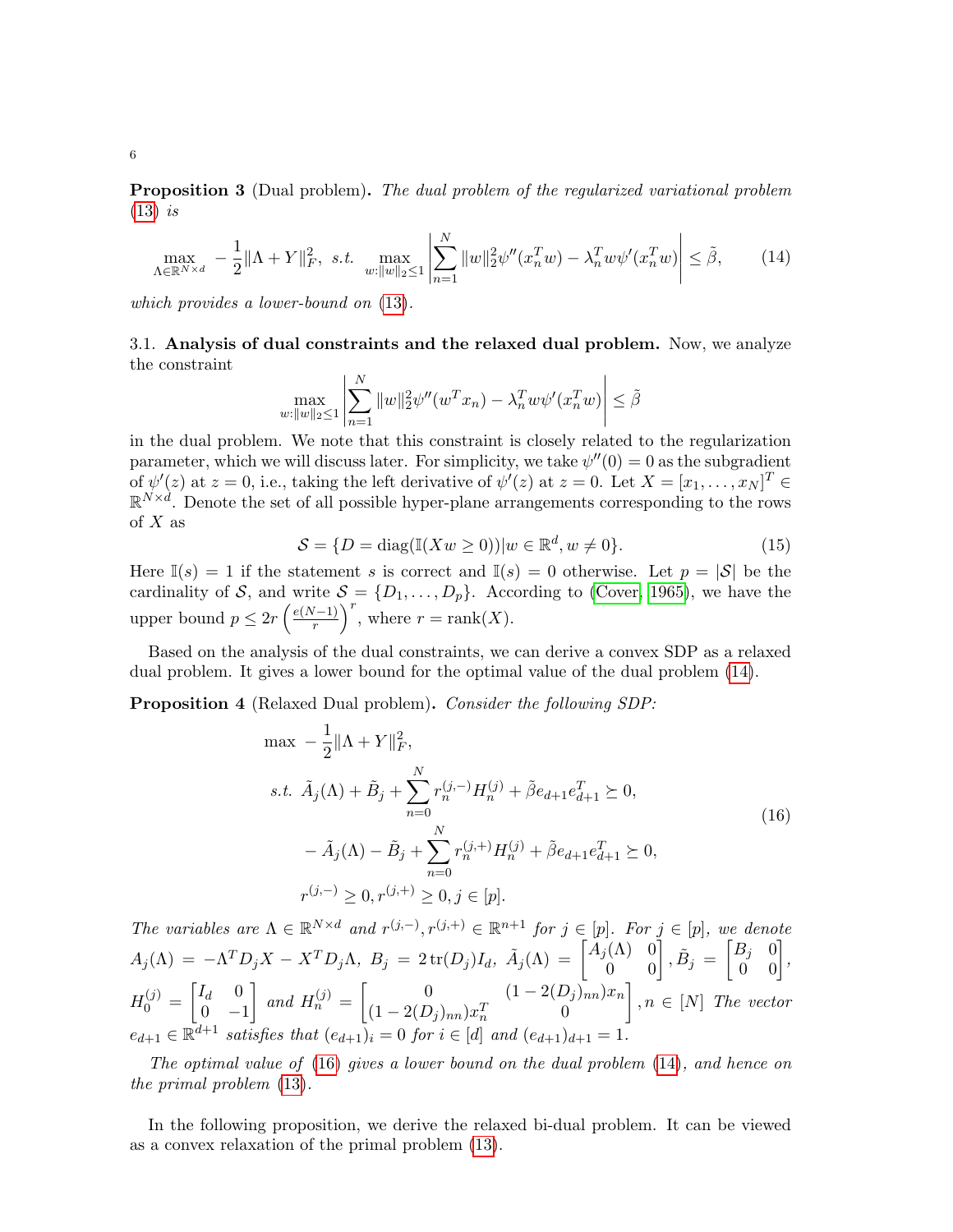<span id="page-6-2"></span>**Proposition 5** (Relaxed bi-dual problem). The dual of the relaxed dual problem [\(16\)](#page-5-1) is as follows

<span id="page-6-0"></span>
$$
\min \frac{1}{2} \|Z + Y\|_F^2 - \frac{1}{2} \|Y\|_F^2 + \sum_{j=1}^p \text{tr}(\tilde{B}_j(S^{(j,+)} - S^{(j,-)})) + \tilde{\beta} \sum_{j=1}^p \text{tr}\left((S^{(j,+)} + S^{(j,-)})e_{d+1}e_{d+1}^T\right),
$$
  
s.t. 
$$
Z = \sum_{j=1}^p \tilde{A}_j^*(S^{(j,-)} - S^{(j,+)}), \text{tr}(S^{(j,-)}H_n^{(j)}) \le 0, \text{tr}(S^{(j,+)}H_n^{(j)}) \le 0, n = 0, ..., N, j \in [p],
$$
\n(17)

in variables  $Z \in \mathbb{R}^{N \times d}$ ,  $S^{(j,+)}$ ,  $S^{(j,-)} \in \mathbb{S}^{d+1}$  for  $j \in [p]$ . Here  $A_j^*$  is the adjoint operator of the linear operator  $A_i$ .

As [\(16\)](#page-5-1) is a convex problem and the Slater's condition is satisfied, the optimal values of [\(16\)](#page-5-1) and [\(17\)](#page-6-0) are same. We can show that any feasible solutions of the primal problem [\(12\)](#page-4-2) can be mapped to feasible solutions of [\(17\)](#page-6-0).

<span id="page-6-1"></span>**Theorem 1.** Suppose that  $(Z, W, \alpha)$  is feasible to the primal problem [\(13\)](#page-4-3). Then, there exist matrices  $\{S^{(j,+)}, S^{(j,-)}\}_{j=1}^p$  constructed from  $(W, \alpha)$  such that  $(Z, \{S^{(j,+)}, S^{(j,-)}\}_{j=1}^p)$ is feasible to the relaxed bi-dual problem [\(17\)](#page-6-0). Moreover, the objective value of the relaxed bi-dual problem [\(17\)](#page-6-0) at  $(Z, \{S^{(j,+)}, S^{(j,-)}\}_{j=1}^p)$  is the same as objective value of the primal problem [\(13\)](#page-4-3) at  $(Z, W, \alpha)$ .

Let  $J(Z, \{S^{(j,+)}, S^{(j,-)}\}_{j=1}^p)$  denote the objective value of the relaxed bi-dual prob-lem [\(17\)](#page-6-0) at a feasible solution  $(Z, \{S^{(j,+)}, S^{(j,-)}\}_{j=1}^p)$ . Let  $(Z^*, W^*, \alpha^*)$  denote a globally optimal solution of the primal problem [\(13\)](#page-4-3). By Theorem [1,](#page-6-1) there exist matrices  $\{S^{(j,+)},S^{(j,-)}\}_{j=1}^p$  such that  $(Z^*,\{S^{(j,+)},S^{(j,-)}\}_{j=1}^p)$  is a feasible solution of the relaxed bi-dual problem [\(17\)](#page-6-0) and  $J(Z^*, \{S^{(j,+)}, S^{(j,-)}\}_{j=1}^p)$  is the same as the objective value of [\(13\)](#page-4-3) at its global minimum  $(Z^*, W^*, \alpha^*)$ . On the other hand, let  $(\tilde{Z}^*, {\{\tilde{S}^{(j,+)}, \tilde{S}^{(j,-)}}\}_{j=1}^p)$ denote an optimal solution of the relaxed bi-dual problem [\(17\)](#page-6-0). From the optimality of  $(\tilde{Z}^*, \{\tilde{S}^{(j,+)}, \tilde{S}^{(j,-)}\}_{j=1}^p)$ , we have

$$
J(\tilde{Z}^*, \{\tilde{S}^{(j,+)}, \tilde{S}^{(j,-)}\}_{j=1}^p) \le J(Z^*, \{S^{(j,+)}, S^{(j,-)}\}_{j=1}^p). \tag{18}
$$

Note that at  $(Z^*, W^*, \alpha^*)$  we obtain the optimal approximation of  $\nabla \log \rho - \nabla \log \pi$  at  $x_1, \ldots, x_N$  in the family of two-layer squared-ReLU networks [\(7\)](#page-3-3). Smaller or equal objec-tive value of the relaxed bi-dual problem [\(17\)](#page-6-0) can be achieved at  $(\tilde{Z}^*, {\{\tilde{S}^{(j,+)}, \tilde{S}^{(j,-)}}\}_{j=1}^p)$ than at  $(Z^*, \{S^{(j,+)}, S^{(j,-)}\}_{j=1}^p)$ . Therefore, we can view  $\tilde{Z}^*$  gives an optimal approximation of  $\nabla$  log  $\rho$  –  $\nabla$  log  $\pi$  evaluated on  $x_1, \ldots, x_N$  in a broader function family including the two-layer squared ReLU neural networks.

From the derivation of the relaxed bi-dual problem, we have the relation  $\tilde{Z}^* = -\Lambda^* - Y$ , where  $(\Lambda^*, \{r^{(j,+)}, r^{(j,-)}\})$  is optimal to the relaxed dual problem [\(16\)](#page-5-1) and  $(\tilde{Z}^*, \{\tilde{S}^{(j,+)}, \tilde{S}^{(j,-)}\}_{j=1}^p)$ is optimal to the relaxed bi-dual problem [\(17\)](#page-6-0). Therefore, by solving  $\Lambda^*$  from the relaxed dual problem [\(16\)](#page-5-1), we can use  $-\Lambda^* - Y$  as the approximation of  $\nabla \log \rho - \nabla \log \pi$  evaluated on  $x_1, \ldots, x_N$ .

**Remark 4.** We note that solving the proposed convex optimization problem [16](#page-5-1) renders the approximation of the Wasserstein gradient direction. Compared to the two-layer ReLU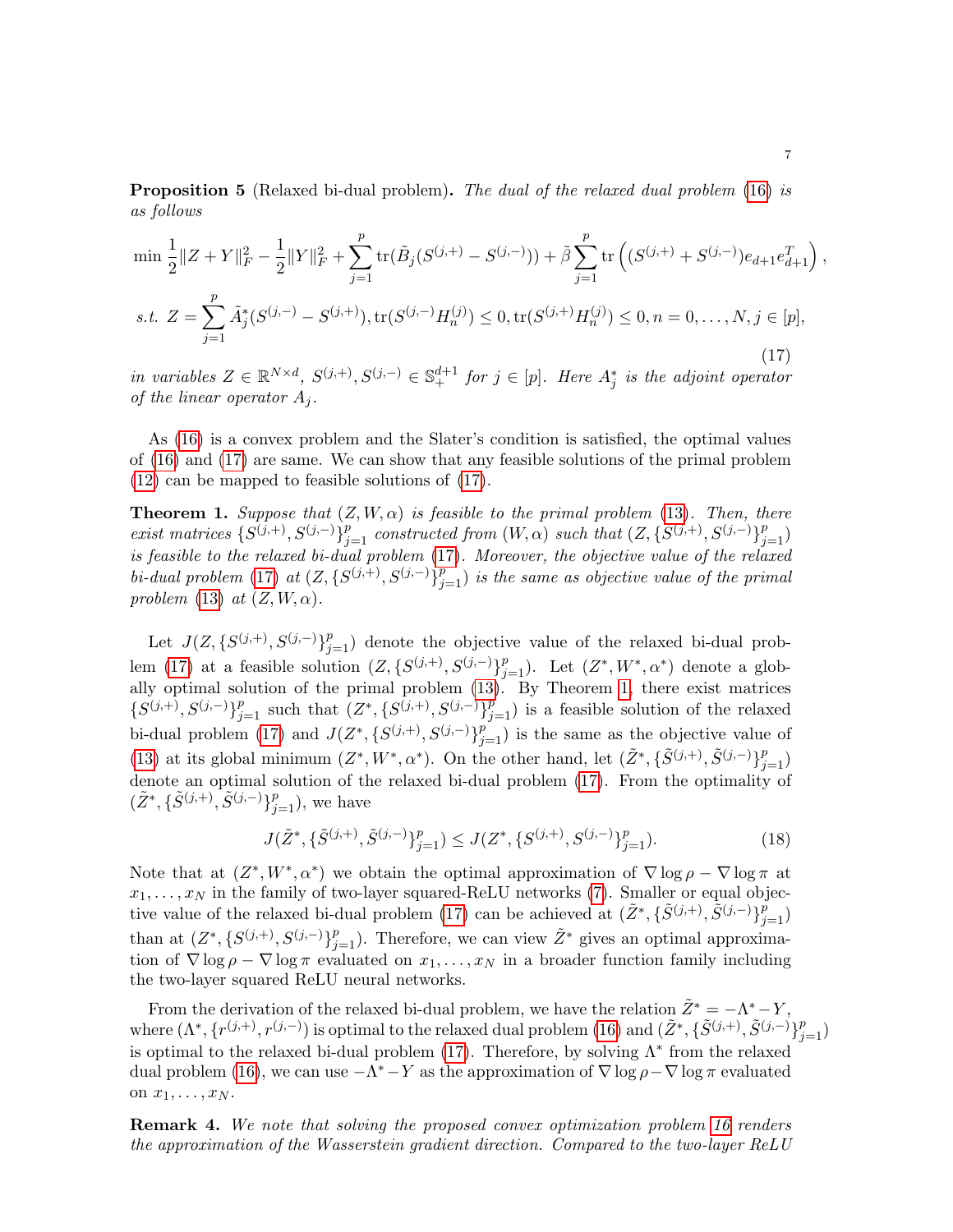networks, it induces a broader class of functions represented by  $\{S^{(j,+)}, S^{(j,-)}\}_{j=1}^p$ . This contains more variables than the neural network function.

3.2. Practical implementation. Although the number  $p$  of all possible hyper-plane arrangements is upper bounded by  $2r((N-1)e/r)^r$  with  $r = \text{rank}(X)$ , it is computationally costly to enumerate all possible p matrices  $D_1, \ldots, D_p$  to represent the constraints in the relaxed dual problem  $(4)$ . In practice, we first randomly sample M i.i.d. random vectors  $u_1, \ldots, u_M \sim \mathcal{N}(0, I_d)$  and generate a subset  $\hat{\mathcal{S}}$  of  $\mathcal{S}$  as follows:

$$
\hat{\mathcal{S}} = \{ \text{diag}(\mathbb{I}(Xu_j \ge 0) | j \in [M] \}. \tag{19}
$$

Then, we optimize the randomly sub-sampled version of the relaxed dual problem based on the subset  $\hat{\mathcal{S}}$  and obtain the solution  $\Lambda$ . We then use  $-\Lambda-Y$  as the direction to update the particle system X.

If the regularization parameter is too large, then we will have  $-\Lambda - Y = 0$ , which makes the particle system unchanged. Therefore, to ensure that  $\beta$  is not too large, we decay  $\beta$  by a factor  $\gamma_1 \in (0,1)$ . This also appears in [\(Ergen et al., 2021\)](#page-11-14). On the other hand, if  $\beta$  is too small resulting the relaxed dual problem [\(4\)](#page-5-2) infeasible, we increase  $\tilde{\beta}$  by multiplying  $\gamma_2^{-1}$ , where  $\gamma_2 \in (0,1)$ . Detailed explanation of the adjustment of the regularization parameter can be found in Appendix [C.](#page-15-0) The overall algorithm is summarized in Algorithm [1.](#page-7-0)

# <span id="page-7-0"></span>Algorithm 1 Convex neural Wasserstein descent

**Require:** initial positions  $\{x_0^n\}_{n=1}^N$ , step size  $\alpha_l$ , initial regularization parameter  $\tilde{\beta}_0$ ,  $\gamma_1, \gamma_2 \in (0,1)$ . 1: while not converge do 2: Form  $X_l$  and  $Y_l$  based on  $\{x_l^n\}_{n=1}^N$  and  $\{\nabla \log \pi(x_l^n)\}_{n=1}^N$ . 3: Solve  $\Lambda_l$  from the relaxed dual problem [\(16\)](#page-5-1) with  $\tilde{\beta} = \tilde{\beta}_l$ . 4: if the relaxed dual problem with  $\tilde{\beta} = \tilde{\beta}_l$  is infeasible then 5: Set  $X_{l+1} = X_l$  for  $n \in [N]$  and set  $\tilde{\beta}_{l+1} = \gamma_2^{-1} \tilde{\beta}_l$ . 6: else 7: Update  $X_{l+1} = X_l + \alpha_l(\Lambda_l + Y_l)$  for  $n \in [N]$  and set  $\tilde{\beta}_{l+1} = \gamma_l \tilde{\beta}_l$ . 8: end if 9: end while

We note that the randomly subsampled version of the relaxed dual problem  $(16)$  involves  $2N\hat{p}$  inequality constraints and  $2\hat{p}$  linear matrix inequality constraints with size  $(d+1) \times$  $(d+1)$ . For high-dimensional problems, i.e., d is large, the computational cost of solving [\(16\)](#page-5-1) can be large. In this case, we apply the dimension-reduction techniques [\(Zahm et al.,](#page-13-2) [2018;](#page-13-2) [Chen & Ghattas, 2020;](#page-11-15) [Wang et al., 2021\)](#page-13-3) to reduce the parameter dimension  $d$  to a data-informed intrinsic dimension  $\hat{d}$ , which is often very low, i.e.,  $\hat{d} \ll d$ .

#### 4. Numerical experiments

In this section, we present numerical results to compare WGD approximated by neural networks (WGD-NN) and WGD approximated using convex optimization formulation of neural networks (WGD-cvxNN). The performance of the two methods is assessed by the sample goodness-of-fit of the posterior. For WGD-NN, in each iteration, it updates the particle system using [\(3\)](#page-2-3) with a function  $\Phi$  represented by a two-layer squared ReLU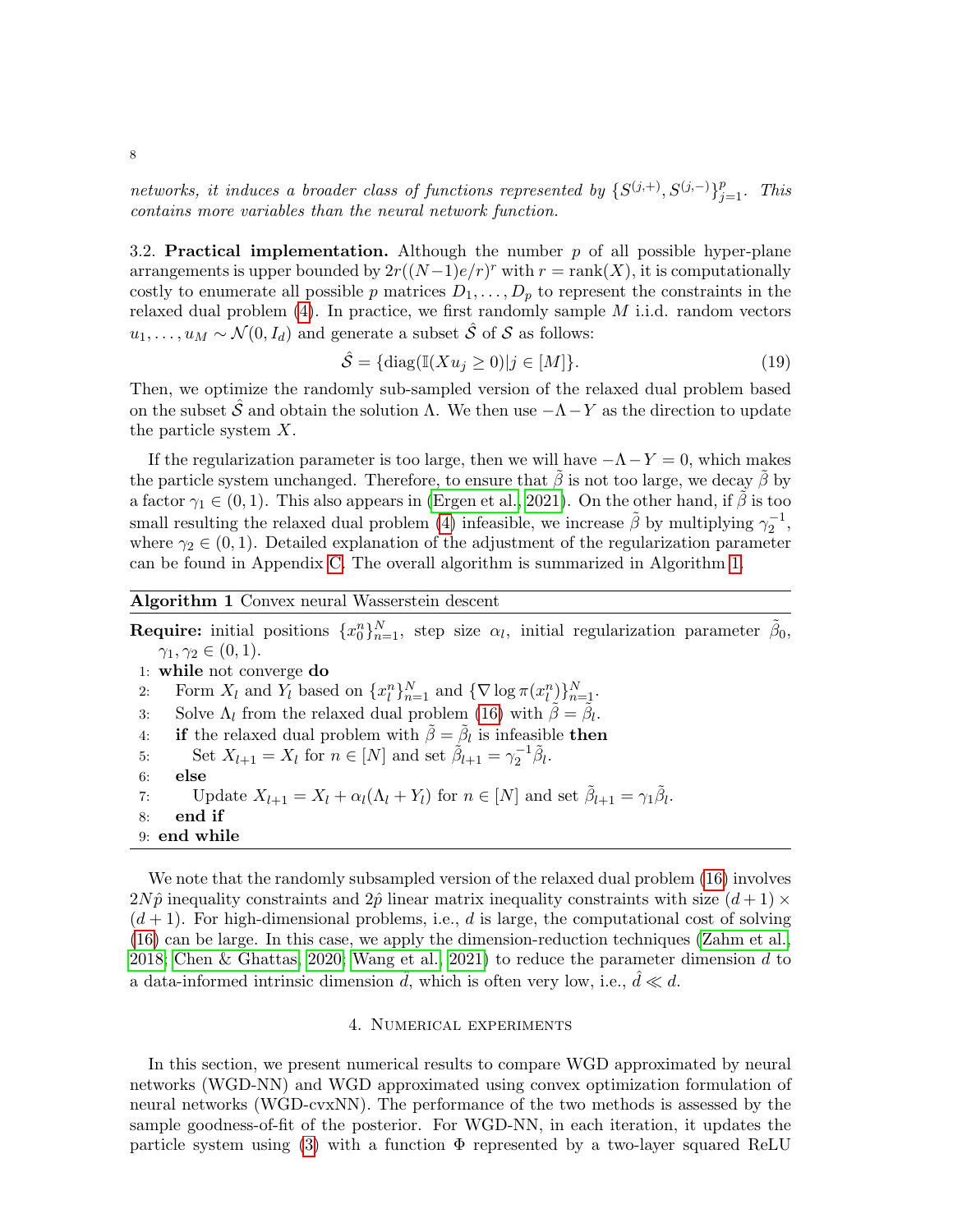neural network. The parameters of the neural network is obtained by directly solving the nonconvex optimization problem [\(10\)](#page-4-1). We note that it takes longer time by WGDcvxNN (compared to WGD-NN and WGD) to solve the convex optimization problem. However, this optimization time is often dominated by the time in likelihood evaluation if the model is expensive to solve. Moreover, the induced SDPs have specific structures of many similar constraints, whose solution can be accelerated by designing a specialized convex optimization solver. This is left for future work.

4.1. A toy example. We test the performance of WGD on a bimodal 2-dimensional double-banana posterior distribution introduced in [\(Detommaso et al., 2018\)](#page-11-16). We first generate 300 posterior samples by a Stein variational Newton (SVN) method [\(Detommaso](#page-11-16) [et al., 2018\)](#page-11-16) as the reference, as shown in Figure [1.](#page-8-0) We evaluate the performance of WGD-NN and WGD-cvxNN by calculating the maximum mean discrepancy (MMD) between their samples in each iteration and the reference samples. In the comparison, we use  $N = 50$  samples and run for 100 iterations with step sizes  $\alpha_l = 10^{-3}$ . For WGD-cvxNN, we set  $\beta = 1$ ,  $\gamma_1 = 0.95$  and  $\gamma_2 = 0.95^{10}$ . For WGD-NN, we use  $m = 200$  neurons and optimize the regularized training problem [\(10\)](#page-4-1) using all samples with the Adam optimizer [\(Kingma & Ba, 2014\)](#page-12-17) with learning rate  $10^{-3}$  for 200 sub-iterations. We also set the regularization parameter  $\beta = 1$  and decrease it by a factor of 0.95 in each iteration. We find that this setup of parameters is more suitable.

The posterior density and the sample distributions by WGD-cvxNN and WGD-NN at the final step of 100 iterations are shown in Figure [1.](#page-8-0) It can be observed that WGD-cvxNN provides more representative samples than WGD-NN for the posterior density.

<span id="page-8-0"></span>

Figure 1. Posterior density and sample distributions by WGD-cvxNN and WGD-NN at the final step of 100 iterations, compared to the reference SVN samples (right).

In Figure [2,](#page-9-0) we plot the MMD of the samples by WGD-cvxNN and WGD-NN compared to the reference SVN samples at each iteration. We observe that the samples by WGDcvxNN achieves much smaller MMD than those of WGD-NN compared to the reference SVN samples, which is consistent with the results shown in Figure [1.](#page-8-0) For WGD-cvxNN, it takes 572s in total, while for WGD-NN, it takes 16s in total. WGD-cvxNN takes much longer time than WGD-NN as WGD-cvxNN aims to solve for the global minimum of the relaxed convex dual problem.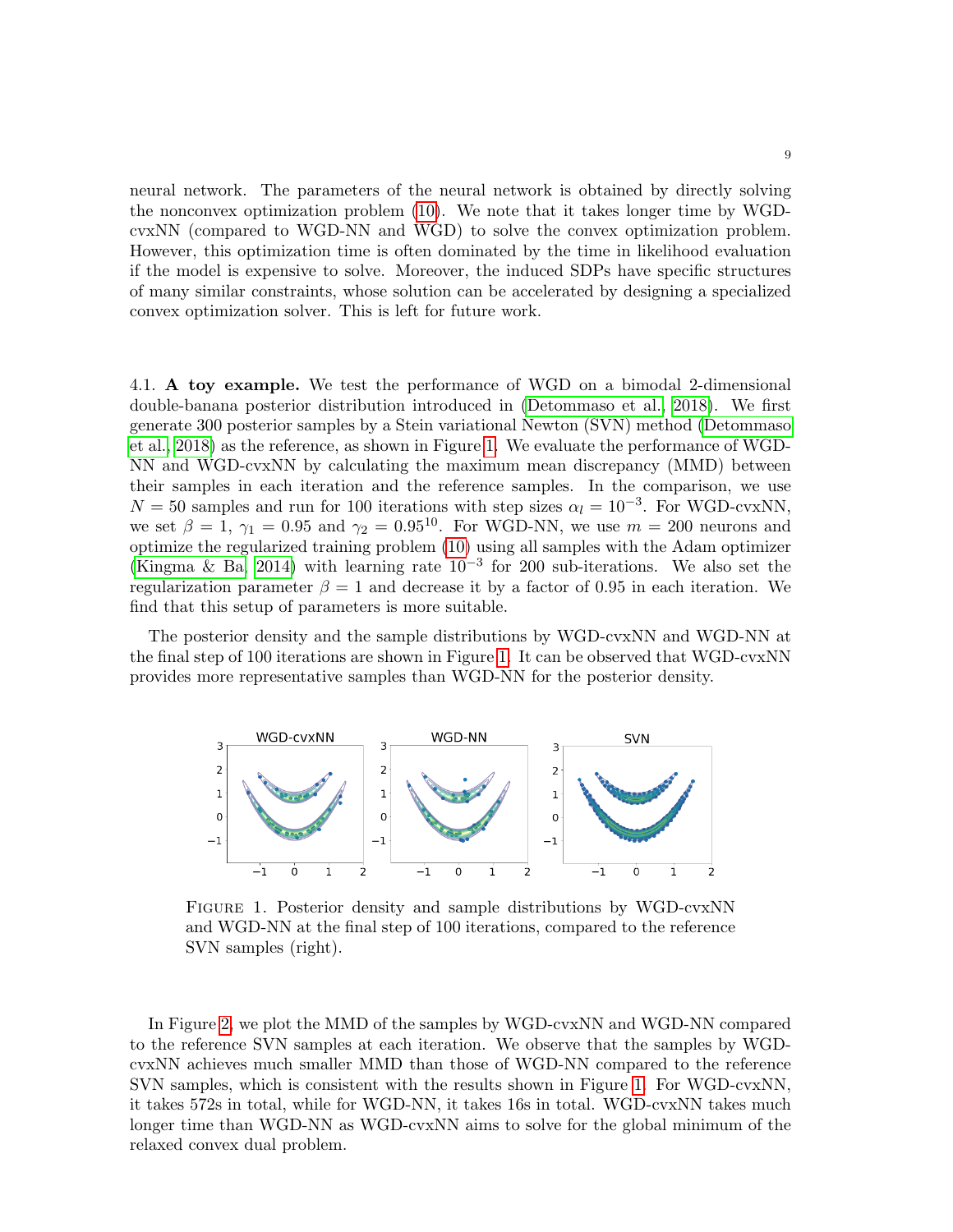<span id="page-9-0"></span>

Figure 2. MMD of WGD-cvxNN and WGD-NN samples compared to the reference SVN samples.

4.2. PDE-constrained nonlinear Bayesian inference. In this experiment, we consider a nonlinear Bayesian inference problem constrained by the following partial differential equation (PDE) with application to subsurface (Darcy) flow in a physical domain  $D = (0, 1)^2,$ 

$$
\mathbf{v} + e^x \nabla u = 0 \quad \text{in } D,
$$
  

$$
\nabla \cdot \mathbf{v} = h \quad \text{in } D,
$$
 (20)

where u is pressure, v is velocity, h is force,  $e^x$  is a random (permeability) field equipped with a Gaussian prior  $x \sim \mathcal{N}(x_0, C)$  with covariance operator  $C = (-\delta \Delta + \gamma I)^{-\alpha}$  where we set  $\delta = 0.1, \gamma = 1, \alpha = 2$  and  $x_0 = 0$ . We impose Dirichlet boundary conditions  $u = 1$ on the top boundary and  $u = 0$  on the bottom boundary, and homogeneous Neumann boundary conditions on the left and right boundaries for  $u$ . We use a finite element method with piecewise linear elements for the discretization of the problem, resulting in 81 dimensions for the discrete parameter. The data is generated as pointwise observation of the pressure field at 49 points equidistantly distributed in  $(0,1)^2$ , corrupted with additive 5% Gaussian noise. We use a DILI-MCMC algorithm [Cui et al.](#page-11-17) [\(2016\)](#page-11-17) with 10000 effective samples to compute the sample mean and sample variance, which are used as the reference values to assess the goodness of the samples by pWGD-cvxNN and pWGD-NN.

<span id="page-9-1"></span>

Figure 3. Ten trials and the RMSE of the sample mean (top) and sample variance (bottom) by pWGD-NN and pWGD-cvxNN at different iterations. Nonlinear inference problem.

We run pWGD-cvxNN and pWGD-NN with 64 samples for ten trials with step size  $\alpha_l = 10^{-3}$ , where we set  $\beta = 10$ ,  $\gamma_1 = 0.95$ , and  $\gamma_2 = 0.95^{10}$  for both methods. The RMSE of the sample mean and sample variance are shown in Figure [3](#page-9-1) for the two methods at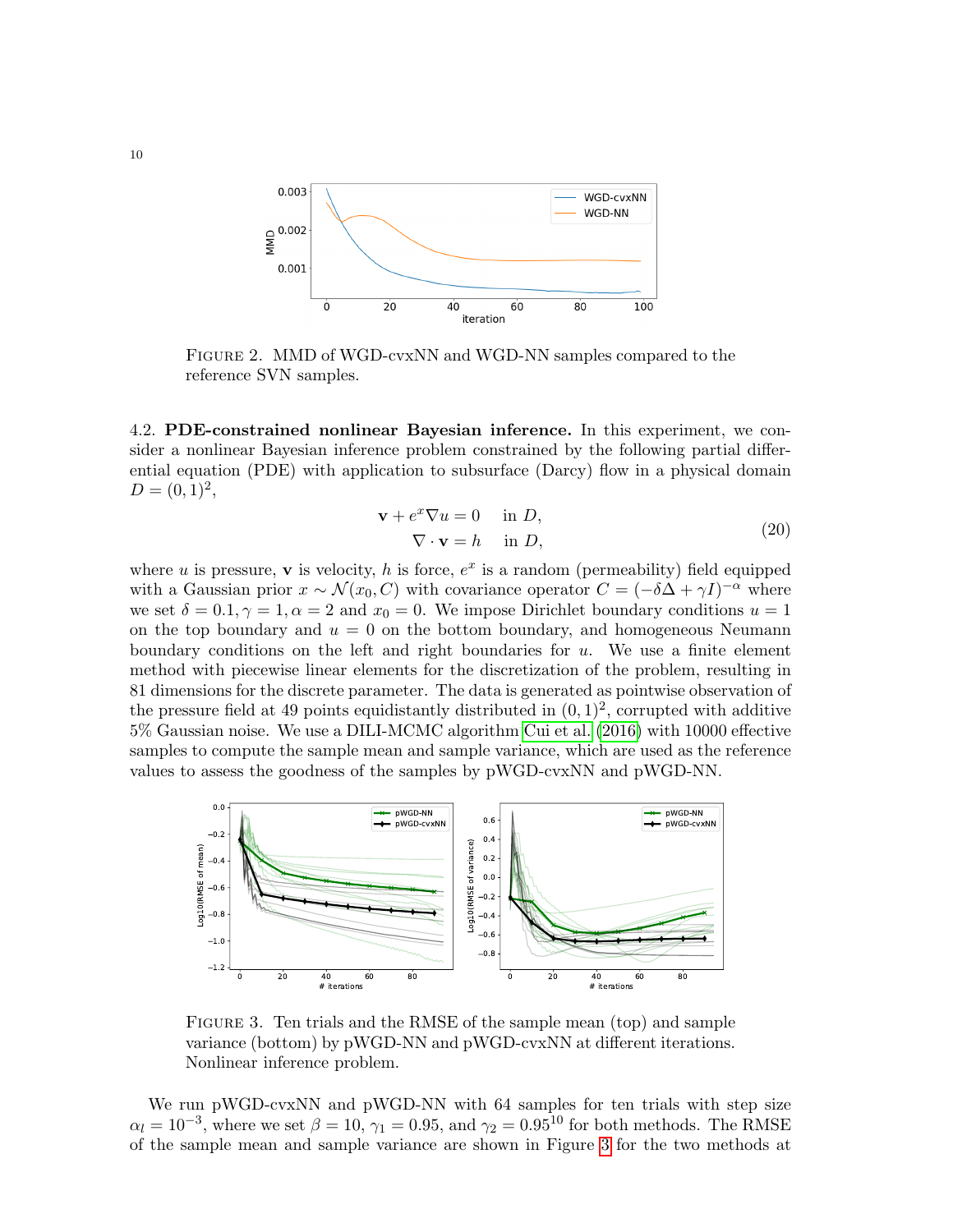each of the iterations. We can observe that pWGD-cvxNN achieves smaller errors for both the sample mean and the sample variance compared to pWGD-NN at each iteration. Moreover, pWGD-cvxNN provides much smaller variation of the sample mean and sample variance for the ten trials compared to pWGD-NN.

4.3. Bayesian inference for COVID-19. In this experiment, we use Bayesian inference to learn the dynamics of the transmission and severity of COVID-19 from the recorded data for New York state, as studied in [Chen & Ghattas](#page-11-15) [\(2020\)](#page-11-15). We use the model, parameter, and data as in [Chen & Ghattas](#page-11-15) [\(2020\)](#page-11-15). More specifically, we use a compartmental model for the modeling of the transmission and outcome of COVID-19. We take the number of hospitalized cases as the observation data to infer a social distancing parameter, a time-dependent stochastic process that is equipped with a Tanh–Gaussian prior to model the transmission reduction effect of social distancing, which becomes 96 dimensions after discretization.

We run a projected Stein variational gradient descent (pSVGD) method [Chen & Ghattas](#page-11-15) [\(2020\)](#page-11-15) as the reference, and run pWGD-cvxNN and pWGD-NN using 64 samples for 100 iterations with step size  $\alpha_l = 10^{-3}$ , where we set  $\beta = 10$ ,  $\gamma_1 = 0.95$ , and  $\gamma_2 = 0.95^{10}$  for both methods as in the last example. From Figure [4](#page-10-0) we can observe that pWGD-cvxNN produces more consistent results with pSVGD than pWGD-NN for both the sample mean and 90% credible interval, both in the inference of the social distancing parameter and in the prediction of the hospitalized cases.

<span id="page-10-0"></span>

Figure 4. Comparison of pWGD-cvxNN and pWGD-NN to the reference by pSVGD for Bayesian inference of the social distancing parameter (top) from the data of the hospitalized cases (bottom) with sample mean and 90% credible interval.

#### 5. Conclusion

In the context of variational Wasserstein gradient descent methods for Bayesian inference, we consider the approximation of the Wasserstein gradient direction by the gradient of functions in the family of two-layer neural networks. We propose a convex SDP relaxation of the dual of the variational primal problem, which can be solved efficiently using convex optimization methods instead of directly training the neural network as a nonconvex optimization problem. In particular, we established that the gradient obtained by the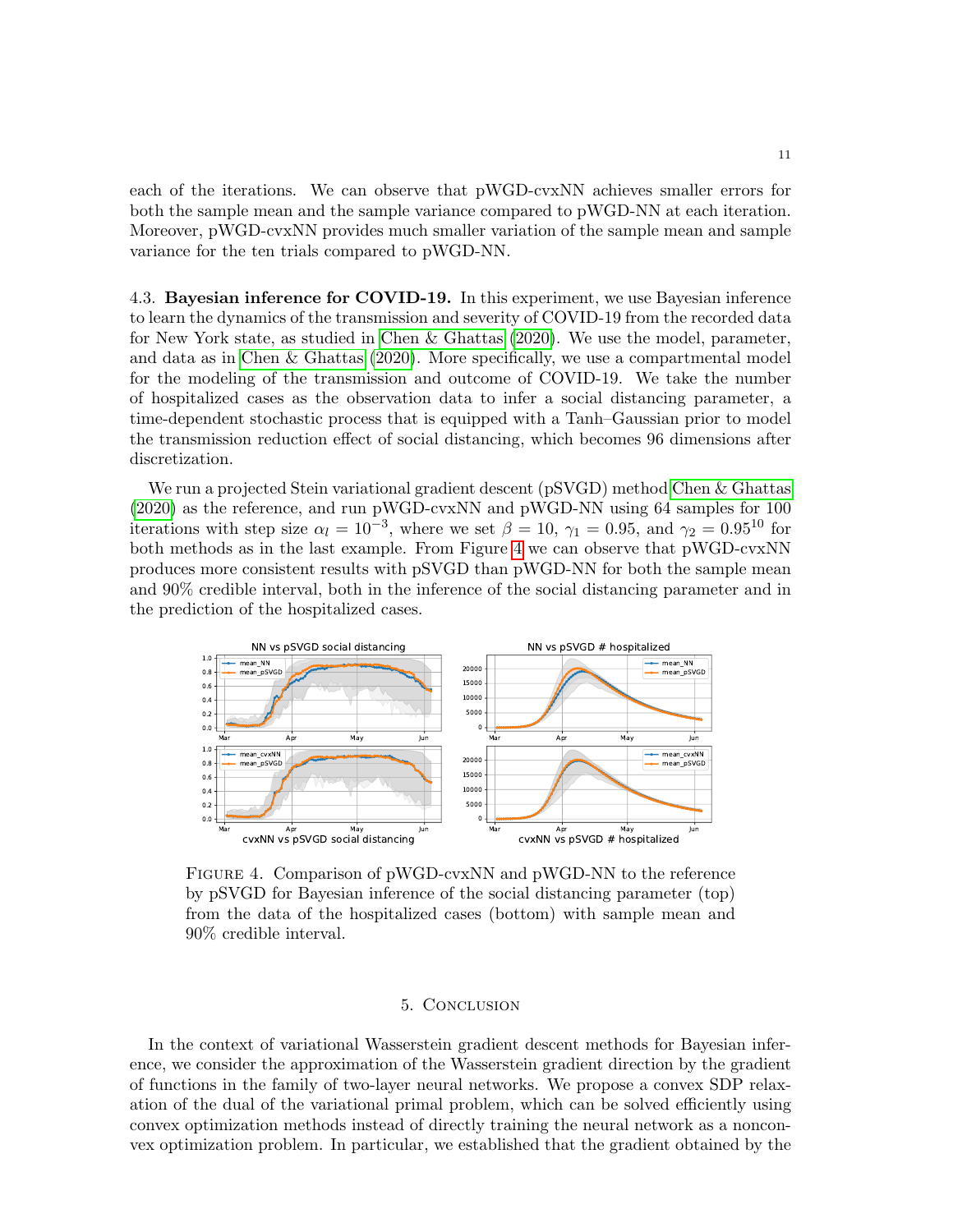new formulation and convex optimization is at least as good as the optimal approximation of the Wasserstein gradient direction by functions in the family of two-layer neural networks, which is demonstrated by various numerical experiments. In future works, we expect to extend our convex neural network approximations to generalized Wasserstein flows.

#### **REFERENCES**

- <span id="page-11-9"></span>Alvarez-Melis, D., Schiff, Y., and Mroueh, Y. Optimizing functionals on the space of probabilities with input convex neural networks. arXiv preprint arXiv:2106.00774, 2021.
- <span id="page-11-0"></span>Ambrosio, L., Gigli, N., and Savaré, G. Gradient flows: in metric spaces and in the space of probability measures. Springer Science & Business Media, 2005.
- <span id="page-11-4"></span>Bartan, B. and Pilanci, M. Neural spectrahedra and semidefinite lifts: Global convex optimization of polynomial activation neural networks in fully polynomial-time.  $arXiv$ preprint arXiv:2101.02429, 2021.
- <span id="page-11-7"></span>Bonet, C., Courty, N., Septier, F., and Drumetz, L. Sliced-wasserstein gradient flows. arXiv preprint arXiv:2110.10972, 2021.
- <span id="page-11-10"></span>Bunne, C., Meng-Papaxanthos, L., Krause, A., and Cuturi, M. Jkonet: Proximal optimal transport modeling of population dynamics.  $arXiv$  preprint  $arXiv:2106.06345$ , 2021.
- <span id="page-11-6"></span>Carrillo, J. A., Craig, K., Wang, L., and Wei, C. Primal dual methods for wasserstein gradient flows. Foundations of Computational Mathematics, pp. 1–55, 2021a.
- <span id="page-11-1"></span>Carrillo, J. A., Matthes, D., and Wolfram, M.-T. Lagrangian schemes for wasserstein gradient flows. Handbook of Numerical Analysis, 22:271–311, 2021b.
- <span id="page-11-15"></span>Chen, P. and Ghattas, O. Projected stein variational gradient descent. Advances in Neural Information Processing Systems, 33:1947–1958, 2020.
- <span id="page-11-13"></span>Cover, T. M. Geometrical and statistical properties of systems of linear inequalities with applications in pattern recognition. IEEE transactions on electronic computers, (3): 326–334, 1965.
- <span id="page-11-17"></span>Cui, T., Law, K. J., and Marzouk, Y. M. Dimension-independent likelihood-informed mcmc. Journal of Computational Physics, 304:109-137, 2016.
- <span id="page-11-16"></span>Detommaso, G., Cui, T., Spantini, A., Marzouk, Y., and Scheichl, R. A stein variational newton method. arXiv preprint arXiv:1806.03085, 2018.
- <span id="page-11-2"></span>di Langosco, L. L., Fortuin, V., and Strathmann, H. Neural variational gradient descent. arXiv preprint arXiv:2107.10731, 2021.
- <span id="page-11-5"></span>Diamond, S. and Boyd, S. CVXPY: A Python-embedded modeling language for convex optimization. Journal of Machine Learning Research, 17(83):1–5, 2016.
- <span id="page-11-14"></span>Ergen, T., Sahiner, A., Ozturkler, B., Pauly, J., Mardani, M., and Pilanci, M. Demystifying batch normalization in relu networks: Equivalent convex optimization models and implicit regularization. arXiv preprint arXiv:2103.01499, 2021.
- <span id="page-11-11"></span>Fan, J., Taghvaei, A., and Chen, Y. Variational wasserstein gradient flow. *arXiv preprint* arXiv:2112.02424, 2021.
- <span id="page-11-12"></span>Feng, X., Gao, Y., Huang, J., Jiao, Y., and Liu, X. Relative entropy gradient sampler for unnormalized distributions. arXiv preprint arXiv:2110.02787, 2021.
- <span id="page-11-8"></span>Frogner, C. and Poggio, T. Approximate inference with wasserstein gradient flows. In International Conference on Artificial Intelligence and Statistics, pp. 2581–2590. PMLR, 2020.
- <span id="page-11-3"></span>Hornik, K., Stinchcombe, M., and White, H. Multilayer feedforward networks are universal approximators. Neural networks, 2(5):359–366, 1989.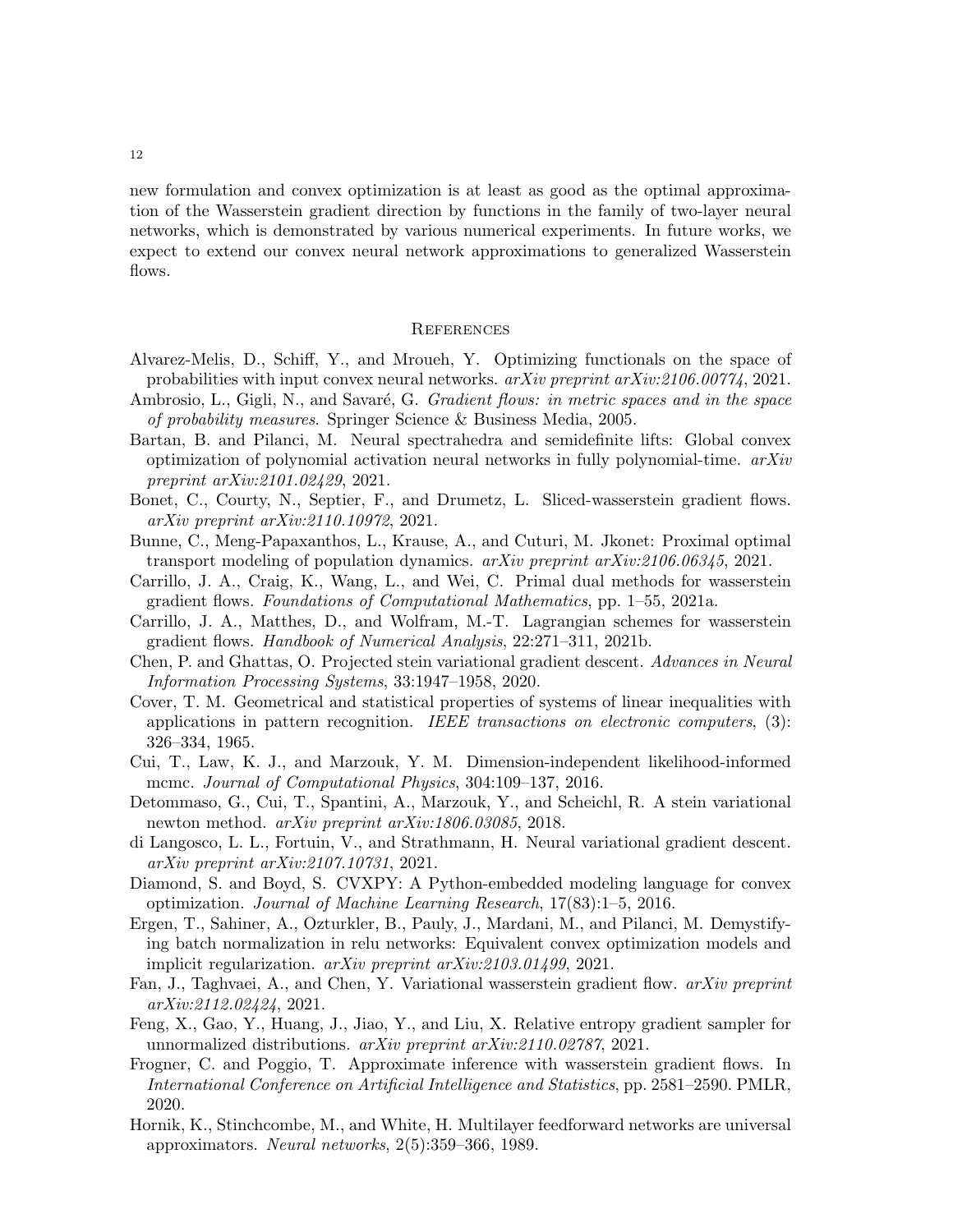- <span id="page-12-16"></span>Hwang, H. J., Kim, C., Park, M. S., and Son, H. The deep minimizing movement scheme. arXiv preprint arXiv:2109.14851, 2021.
- <span id="page-12-18"></span>Jeyakumar, V. and Li, G. Trust-region problems with linear inequality constraints: exact sdp relaxation, global optimality and robust optimization. Mathematical Programming, 147(1):171–206, 2014.
- <span id="page-12-11"></span>Jordan, R., Kinderlehrer, D., and Otto, F. The variational formulation of the fokker– planck equation. SIAM journal on mathematical analysis,  $29(1):1-17$ , 1998.
- <span id="page-12-1"></span>Junge, O., Matthes, D., and Osberger, H. A fully discrete variational scheme for solving nonlinear fokker–planck equations in multiple space dimensions. SIAM Journal on Numerical Analysis, 55(1):419–443, 2017.
- <span id="page-12-17"></span>Kingma, D. P. and Ba, J. Adam: A method for stochastic optimization. arXiv preprint arXiv:1412.6980, 2014.
- <span id="page-12-6"></span>Kruse, J., Detommaso, G., Scheichl, R., and Köthe, U. Hint: Hierarchical invertible neural transport for density estimation and bayesian inference. arXiv preprint arXiv:1905.10687, 2019.
- <span id="page-12-7"></span>Lan, S., Li, S., and Shahbaba, B. Scaling up bayesian uncertainty quantification for inverse problems using deep neural networks. arXiv preprint arXiv:2101.03906, 2021.
- <span id="page-12-15"></span>Lin, A. T., Fung, S. W., Li, W., Nurbekyan, L., and Osher, S. J. Alternating the population and control neural networks to solve high-dimensional stochastic mean-field games. Proceedings of the National Academy of Sciences, 118(31), 2021a.
- <span id="page-12-14"></span>Lin, A. T., Li, W., Osher, S., and Montuan, G. Wasserstein proximal of gans.  $arXiv$ preprint arXiv:2102.06862, 2021b.
- <span id="page-12-2"></span>Liu, C., Zhuo, J., Cheng, P., Zhang, R., and Zhu, J. Understanding and accelerating particle-based variational inference. In International Conference on Machine Learning, pp. 4082–4092. PMLR, 2019.
- <span id="page-12-3"></span>Liu, Q. and Wang, D. Stein variational gradient descent: A general purpose bayesian inference algorithm. In Advances in neural information processing systems, pp. 2378– 2386, 2016.
- <span id="page-12-12"></span>Liutkus, A., Simsekli, U., Majewski, S., Durmus, A., and Stöter, F.-R. Sliced-wasserstein flows: Nonparametric generative modeling via optimal transport and diffusions. In International Conference on Machine Learning, pp. 4104–4113. PMLR, 2019.
- <span id="page-12-8"></span>Lu, Z., Pu, H., Wang, F., Hu, Z., and Wang, L. The expressive power of neural networks: A view from the width. In Proceedings of the 31st International Conference on Neural Information Processing Systems, pp. 6232–6240, 2017.
- <span id="page-12-13"></span>Mokrov, P., Korotin, A., Li, L., Genevay, A., Solomon, J., and Burnaev, E. Large-scale wasserstein gradient flows. arXiv preprint arXiv:2106.00736, 2021.
- <span id="page-12-5"></span>Onken, D., Fung, S. W., Li, X., and Ruthotto, L. Ot-flow: Fast and accurate continuous normalizing flows via optimal transport. arXiv preprint arXiv:2006.00104, 2020.
- <span id="page-12-0"></span>Otto, F. The geometry of dissipative evolution equations: the porous medium equation. Communications in Partial Differential Equations, 26(1-2):101–174, 2001.
- <span id="page-12-9"></span>Pilanci, M. and Ergen, T. Neural networks are convex regularizers: Exact polynomial-time convex optimization formulations for two-layer networks. In International Conference on Machine Learning, pp. 7695–7705. PMLR, 2020.
- <span id="page-12-4"></span>Rezende, D. and Mohamed, S. Variational inference with normalizing flows. In *Interna*tional conference on machine learning, pp. 1530–1538. PMLR, 2015.
- <span id="page-12-10"></span>Sahiner, A., Ergen, T., Pauly, J., and Pilanci, M. Vector-output relu neural network problems are copositive programs: Convex analysis of two layer networks and polynomialtime algorithms. arXiv preprint arXiv:2012.13329, 2020.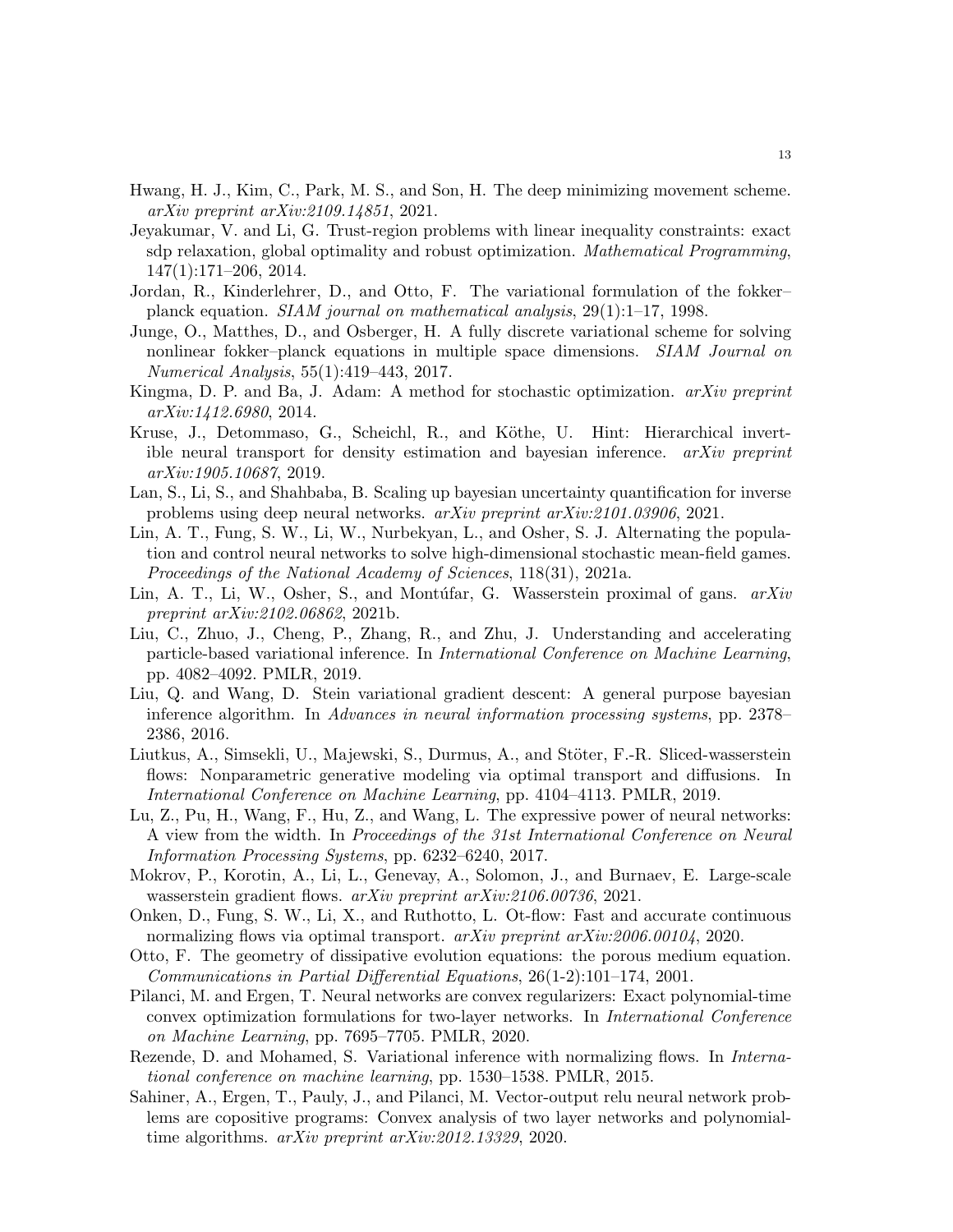- <span id="page-13-0"></span>Stuart, A. M. Inverse problems: a Bayesian perspective. Acta numerica, 19:451–559, 2010.
- <span id="page-13-1"></span>Villani, C. Topics in optimal transportation. American Mathematical Soc., 2003.
- <span id="page-13-3"></span>Wang, Y., Chen, P., and Li, W. Projected wasserstein gradient descent for highdimensional bayesian inference. arXiv preprint arXiv:2102.06350, 2021.
- <span id="page-13-2"></span>Zahm, O., Cui, T., Law, K., Spantini, A., and Marzouk, Y. Certified dimension reduction in nonlinear bayesian inverse problems. arXiv preprint arXiv:1807.03712, 2018.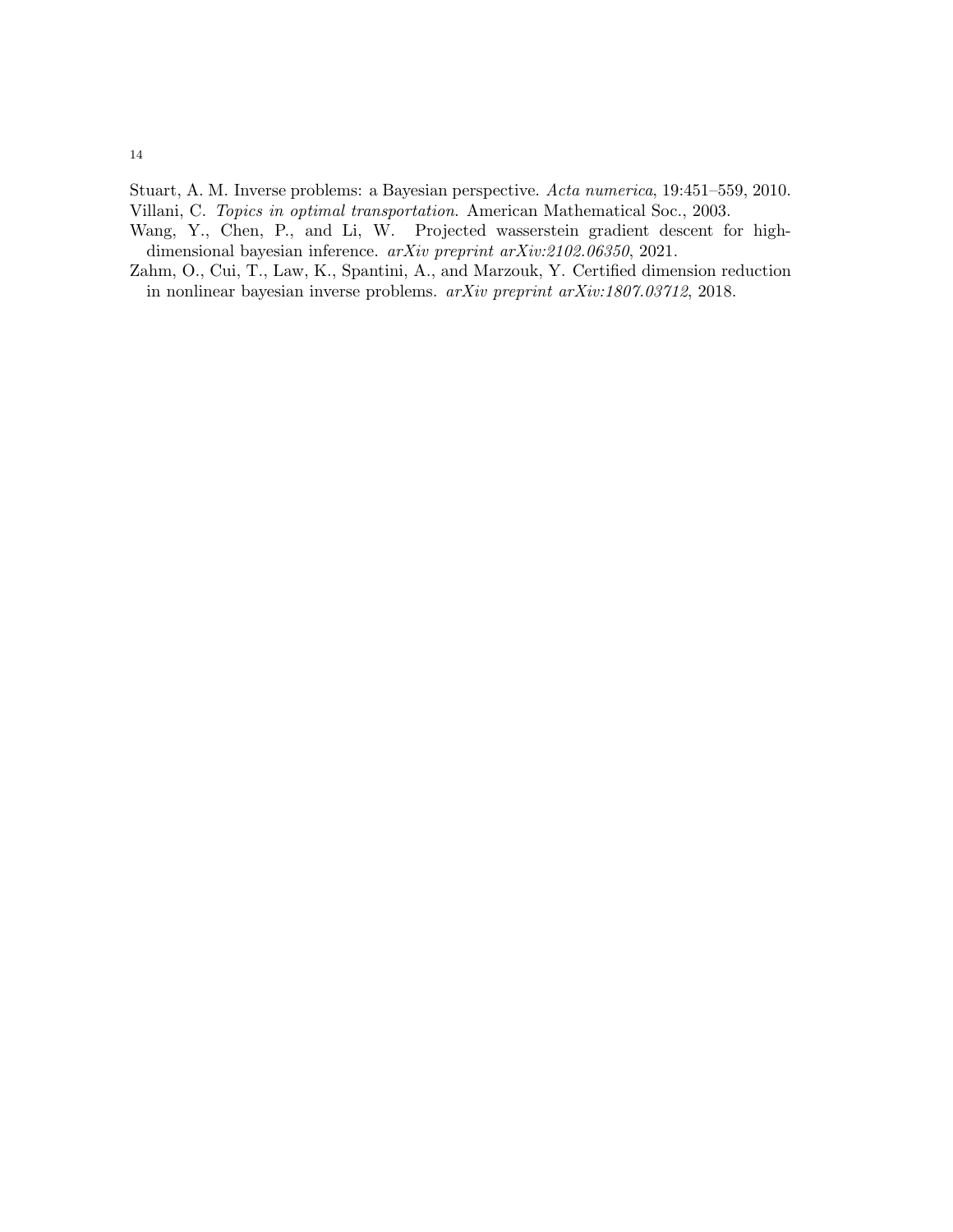## Appendix A. Codes for numerical experiment

All codes for the numerical experiment can be found in [https://github.com/ai-submit](https://github.com/ai-submit/OptimalWasserstein)/ [OptimalWasserstein](https://github.com/ai-submit/OptimalWasserstein).

#### Appendix B. Additional numerical experiment

B.1. PDE-constrained linear Bayesian inference. In this experiment, we consider a linear Bayesian inference problem constrained by a partial differential equation (PDE) model for contaminant diffusion in environmental engineering in domain  $D = (0, 1)$ ,

$$
-\kappa \Delta u + \nu u = x \quad \text{in } D,
$$

where x is a contaminant source field parameter in domain  $D, u$  is the contaminant concentration which we can observe at some locations,  $\kappa$  and  $\nu$  are diffusion and reaction coefficients. For simplicity, we set  $\kappa, \nu = 1, u(0) = u(1) = 0$ , and consider 15 pointwise observations of u with  $1\%$  noise, equidistantly distributed in D. We consider a Gaussian prior distribution  $x \sim \mathcal{N}(0, C)$  with covariance given by a differential operator  $C = (-\delta \Delta +$  $\gamma I$ <sup>-α</sup> with  $\delta, \gamma, \alpha > 0$  representing the correlation length and variance, which is commonly used in geoscience. We set  $\delta = 0.1, \gamma = 1, \alpha = 1$ . In this linear setting, the posterior is Gaussian with the mean and covariance given analytically, which are used as reference to assess the sample goodness. We solve this forward model by a finite element method with piece-wise linear elements on a uniform mesh of size  $2^k$ ,  $k \geq 1$ . We project this high-dimensional parameter to the data-informed low dimensions as in [Wang et al.](#page-13-3) [\(2021\)](#page-13-3) to alleviate the curse of dimensionality when applying WGD-cvxNN and WGD-NN, which we call pWGD-cvxNN and pWGD-NN, respectively. For  $k = 4$  we have 17 dimensions for the discrete parameter and 4 dimensions after projection.

We run pWGD-cvxNN and pWGD-NN using 16 samples for 200 iterations with  $\alpha_l =$  $10^{-3}$ ,  $\beta = 5$ ,  $\gamma_1 = 0.95$ , and  $\gamma_2 = 0.95^{10}$  for both methods. We use  $m = 200$  neurons for pWGD-NN and train it by the Adam optimizer for 200 sub-iterations as in the first example. From Figure [5,](#page-14-0) we observe that pWGD-cvxNN achieves better root mean squared error (RMSE) than pWGD-NN for both the sample mean and the sample variance compared to the reference.

<span id="page-14-0"></span>

Figure 5. Ten trials and the RMSE of the sample mean (top) and sample variance (bottom) by pWGD-NN and pWGD-cvxNN at different iterations. Linear inference problem.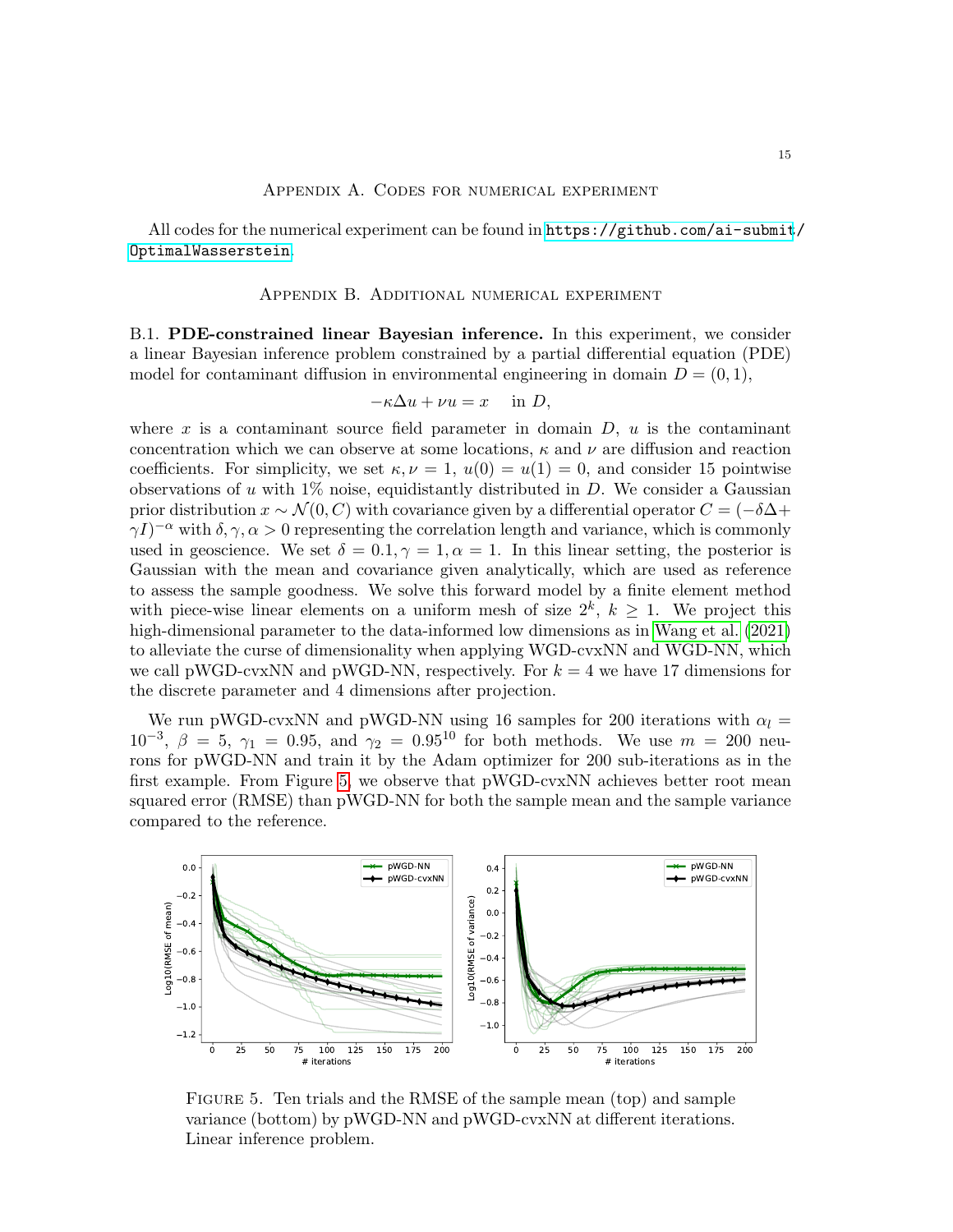## Appendix C. Choice of the regularization parameter

<span id="page-15-0"></span>As the constraints in the relaxed dual problem [\(16\)](#page-5-1) depends on the regularization parameter  $\beta$ , it is possible that for small  $\beta$ , the relaxed dual problem [\(16\)](#page-5-1) is infeasible. Consider the following SDP

$$
\begin{aligned}\n\min \ \tilde{\beta}, \text{ s.t. } \tilde{A}_j(\Lambda) + \tilde{B}_j + \sum_{n=0}^N r_n^{(j,-)} H_n^{(j)} + \tilde{\beta} e_{d+1} e_{d+1}^T \succeq 0, \\
- \tilde{A}_j(\Lambda) - \tilde{B}_j + \sum_{n=0}^N r_n^{(j,+)} H_n^{(j)} + \tilde{\beta} e_{d+1} e_{d+1}^T \succeq 0, \\
r^{(j,-)} \ge 0, r^{(j,+)} \ge 0, j \in [p].\n\end{aligned} \tag{21}
$$

Here the variables are  $\tilde{\beta}, \Lambda$  and  $\{r^{(j,+)}, r^{(j,-)}\}_{j=1}^p$ . Let  $\tilde{\beta}_1$  be the optimal value of the above problem. Then, only for  $\tilde{\beta} \geq \tilde{\beta}_1$ , there exists  $\Lambda \in \mathbb{R}^{N \times d}$  satisfying the constraints in [\(16\)](#page-5-1). In other words, the relaxed dual problem (16) is feasible. We also note that  $\tilde{\beta}_1$ only depends on the samples X and it does not depend on the value of  $\nabla \log \pi$  evaluated on  $x_1, \ldots, x_N$ . On the other hand, consider the following SDP

$$
\begin{aligned}\n\min \ \tilde{\beta}, \text{ s.t. } \tilde{A}_j(Y) + \tilde{B}_j + \sum_{n=0}^N r_n^{(j,-)} H_n^{(j)} + \tilde{\beta} e_{d+1} e_{d+1}^T \succeq 0, \\
&\quad - \tilde{A}_j(Y) - \tilde{B}_j + \sum_{n=0}^N r_n^{(j,+)} H_n^{(j)} + \tilde{\beta} e_{d+1} e_{d+1}^T \succeq 0, \\
&\quad r^{(j,-)} \ge 0, r^{(j,+)} \ge 0, j \in [p],\n\end{aligned} \tag{22}
$$

where the variables are  $\tilde{\beta}$  and  $\{r^{(j,+)}, r^{(j,-)}\}_{j=1}^p$ . Let  $\tilde{\beta}_2$  be the optimal value of the above problem. For  $\tilde{\beta} \geq \tilde{\beta}_2$ , as Y is feasible for the constraints in [\(16\)](#page-5-1), the optimal value of the relaxed dual problem [\(16\)](#page-5-1) is 0. In short, only when  $\tilde{\beta} \in [\tilde{\beta}_1, \tilde{\beta}_2]$ , the variational problem [\(16\)](#page-5-1) is non-trivial. To ensure that solving the relaxed dual problem [\(16\)](#page-5-1) gives a good approximation of the Wasserstein gradient direction, we shall avoid choosing  $\tilde{\beta}$  either too small or too large.

## Appendix D. Proofs

## D.1. Proof of Proposition [1.](#page-3-4)

Proof. We first note that

$$
\frac{1}{2} \int \|\nabla \Phi - \nabla \log \rho + \nabla \log \pi\|_2^2 \rho dx
$$
\n
$$
= \frac{1}{2} \int \|\nabla \Phi\|_2^2 \rho dx + \int \langle \nabla \log \pi - \nabla \log \rho, \nabla \Phi \rangle \rho dx
$$
\n
$$
+ \frac{1}{2} \int \|\nabla \log \rho - \nabla \log \pi\|_2^2 \rho dx.
$$
\n(23)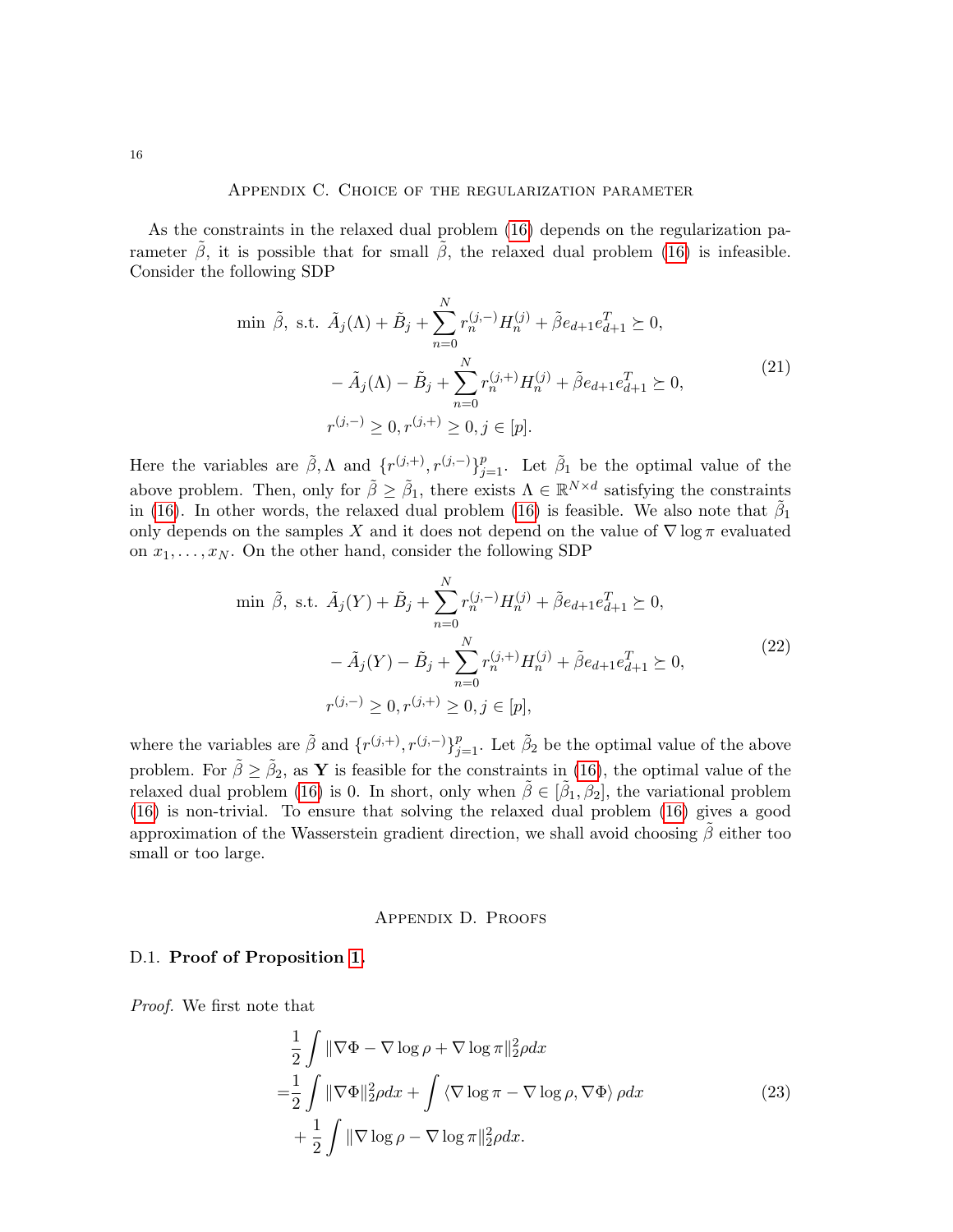We notice that the term  $\frac{1}{2} \int ||\nabla \log \rho - \nabla \log \pi||_2^2 \rho dx$  does not depend on  $\Phi$ . Utilizing the integration by parts, we can compute that

$$
\int \langle \nabla \log \rho, \nabla \Phi \rangle \rho dx = \int \langle \frac{\nabla \rho}{\rho}, \nabla \Phi \rangle \rho dx
$$

$$
= \int \langle \nabla \rho, \nabla \Phi \rangle dx
$$

$$
= -\int \Delta \Phi \rho dx.
$$
 (24)

Therefore, the variational problem [\(4\)](#page-2-2) is equivalent to

$$
\inf_{\Phi \in C^{\infty}(\mathbb{R}^d)} \frac{1}{2} \int \| \nabla \Phi \|_2^2 \rho dx + \int \langle \nabla \log \pi, \nabla \Phi \rangle \rho dx + \int \Delta \Phi \rho dx. \tag{25}
$$

By restricting the domain  $C^{\infty}(\mathbb{R}^d)$  to  $\mathcal{H}$ , we complete the proof.

# D.2. Proof of Proposition [2.](#page-4-4)

*Proof.* Suppose that  $\hat{w}_i = \beta_i^{-1} w_i$  and  $\hat{\alpha}_i = \beta_i^2 \alpha_i$ , where  $\beta_i > 0$  is a scale parameter for  $i \in [m]$ . Let  $\boldsymbol{\theta}' = \{(\hat{w}_i, \hat{\alpha}_i)\}_{i=1}^m$ . We note that

$$
\hat{\alpha}_i \hat{w}_i \psi'(\hat{w}_i^T x_n) = \beta_i \alpha_i w_i \psi'(\beta_i^{-1} w_i^T x_n) = \alpha_i w_i \psi'(w_i^T x_n), \qquad (26)
$$

and

$$
\hat{\alpha}_i \|\hat{w}_i\|_2^2 \psi''(\hat{w}_i^T x_n) = \alpha_i \|w_i\|_2^2 \psi''(\hat{w}_i^T x_n) = \alpha_i \|w_i\|_2^2 \psi''(w_i^T x_n). \tag{27}
$$

This implies that  $\Phi_{\theta}(x) = \Phi_{\theta}(x)$  and  $\nabla \cdot \Phi_{\theta}(x) = \nabla \cdot \Phi_{\theta}(x)$ . For the regularization term  $R(\boldsymbol{\theta})$ , we note that

$$
\begin{split} \|\hat{w}_{i}\|_{2}^{3} + \|\hat{\alpha}_{i}\|_{2}^{3} &= \beta_{i}^{6}|\alpha_{i}|^{3} + \beta_{i}^{-3}\|w_{i}\|_{2}^{3} \\ &= \beta_{i}^{6}|\alpha_{i}|^{3} + \frac{1}{2}\beta_{i}^{-3}\|w_{i}\|_{2}^{3} + \frac{1}{2}\beta_{i}^{-3}\|w_{i}\|_{2}^{3} \\ &= 3 \cdot 2^{-2/3}\|w_{i}\|_{2}^{2}|\alpha_{i}|. \end{split} \tag{28}
$$

The optimal scaling parameter is given by  $\alpha_i = 2^{-1/9} \frac{||w_i||_2^{1/3}}{|v_i||_2^{1/3}}$  $|\alpha_i|_1^{1/3}$ . As the scaling operation does not change  $||w_i||_2^2 |\alpha_i|$ , we can simply let  $||w_i||_2 = 1$ . Thus, the regularization term  $\frac{\beta}{2}R(\theta)$  becomes  $\frac{\tilde{\beta}}{N}\sum_{i=1}^{m}||u_i||_1$ . This completes the proof.

# D.3. Proof of Proposition [3.](#page-5-3)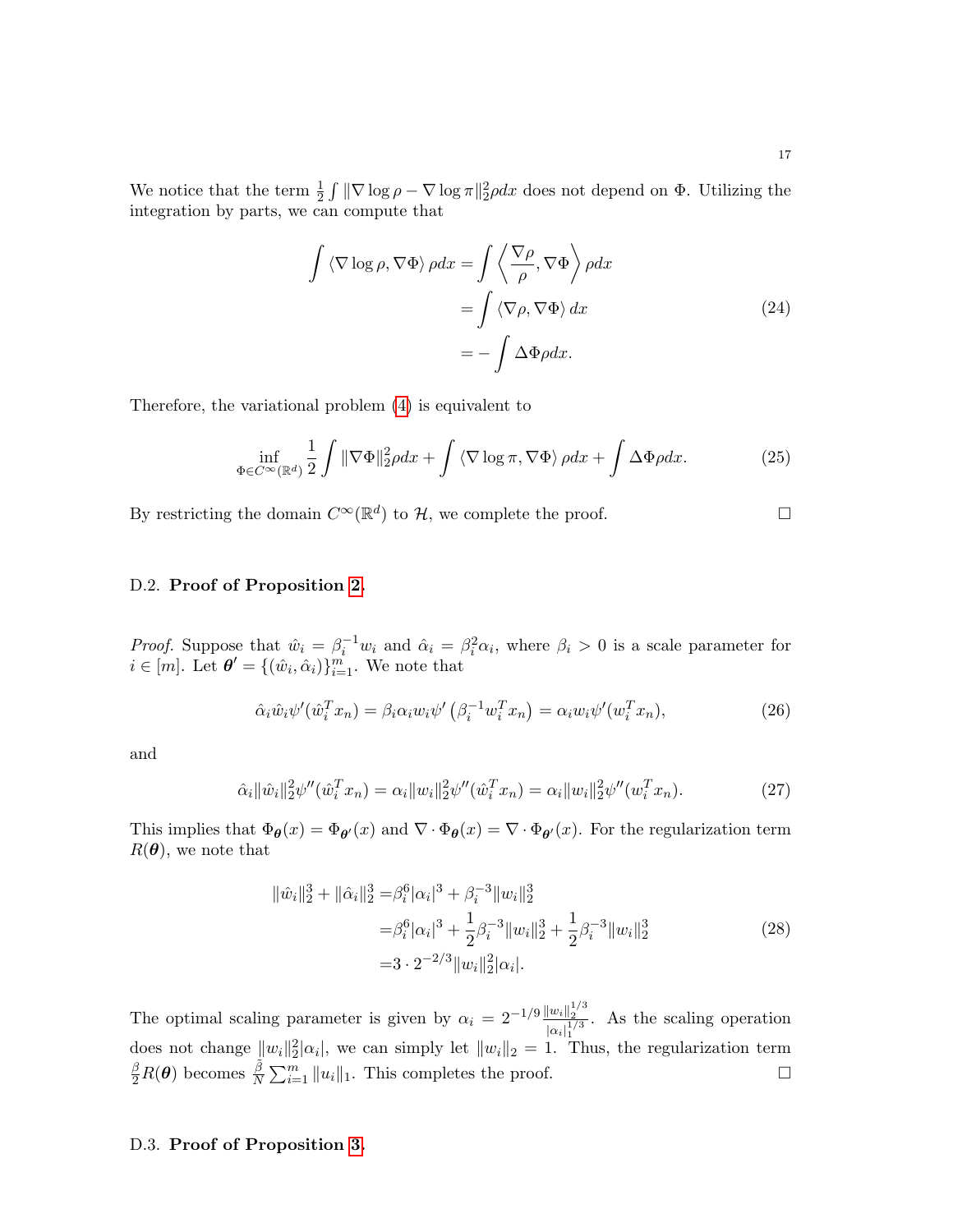Proof. Consider the Lagrangian function

$$
L(Z, W, \alpha, \Lambda) = \frac{1}{2} ||Z||_F^2 + \sum_{n=1}^N \sum_{i=1}^m \alpha_i ||w_i||_2^2 \psi''(w_i^T x_n) + \text{tr}(Y^T Z) + \tilde{\beta} ||\alpha||_1
$$
  
+ 
$$
\sum_{n=1}^N \lambda_n^T \left( z_n - \sum_{i=1}^m \alpha_i w_i \psi'(x_n^T w_i) \right)
$$
  
= 
$$
\tilde{\beta} ||\alpha||_1 + \sum_{i=1}^m \alpha_i \sum_{n=1}^N (||w_i||_2^2 \psi''(w_i^T x_n) - \lambda_n^T w_i \psi'(x_m^T w_i))
$$
  
+ 
$$
\frac{1}{2} ||Z||_F^2 + \text{tr}((Y + \Lambda)^T Z).
$$
 (29)

For fixed W, the constraints on Z and  $\alpha$  are linear and the strong duality holds. Thus, we can exchange the order of  $\min_{Z,\alpha}$  and  $\max_{\Lambda}$  . Thus, we can compute that

$$
\min_{Z, W, \alpha} \max_{\Lambda} L(Z, W, \alpha, \Lambda)
$$
\n
$$
= \min_{W} \max_{\Lambda} \min_{\alpha, Z} \tilde{\beta} ||\alpha||_{1} + \sum_{i=1}^{m} \alpha_{i} \sum_{n=1}^{N} (||w_{i}||_{2}^{2} \psi''(w_{i}^{T} x_{n}) - \lambda_{n}^{T} w_{i} \psi'(x_{m}^{T} w_{i})) + \frac{1}{2} ||Z||_{F}^{2} + \text{tr}((Y + \Lambda)^{T} Z)
$$
\n
$$
= \min_{W} \max_{\Lambda} -\frac{1}{2} ||\Lambda + Y||_{F}^{2} + \sum_{i=1}^{m} \mathbb{I} \left( \max_{w_{i}: ||w_{i}||_{2} \leq 1} \left| \sum_{n=1}^{N} ||w_{i}||_{2}^{2} \psi''(w_{i}^{T} x_{n}) - y_{n}^{T} w_{i} \psi'(x_{n}^{T} w_{i}) \right| \leq \tilde{\beta} \right).
$$
\n(30)

By exchanging the order of min and max, we can derive the dual problem:

$$
\max_{\Lambda} \min_{W} -\frac{1}{2} ||\Lambda + Y||_{F}^{2} + \sum_{i=1}^{m} \mathbb{I} \left( \max_{w_{i} : ||w_{i}||_{2} \leq 1} \left| \sum_{n=1}^{N} ||w_{i}||_{2}^{2} \psi''(w_{i}^{T} x_{n}) - y_{n}^{T} w_{i} \psi'(x_{n}^{T} w_{i}) \right| \leq \tilde{\beta} \right)
$$
\n
$$
= \max_{\Lambda} -\frac{1}{2} ||\Lambda + Y||_{F}^{2} \text{ s.t. } \max_{w_{i} : ||w_{i}||_{2} \leq 1} \left| \sum_{n=1}^{N} ||w_{i}||_{2}^{2} \psi''(w_{i}^{T} x_{n}) - y_{n}^{T} w_{i} \psi'(x_{n}^{T} w_{i}) \right| \leq \tilde{\beta}, i \in [m]
$$
\n
$$
= \max_{\Lambda} -\frac{1}{2} ||\Lambda + Y||_{F}^{2} \text{ s.t. } \max_{w: ||w||_{2} \leq 1} \left| \sum_{n=1}^{N} ||w||_{2}^{2} \psi''(w^{T} x_{n}) - y_{n}^{T} w \psi'(x_{n}^{T} w) \right| \leq \tilde{\beta}, i \in [m]
$$
\nThis completes the proof. (31)

# D.4. Proof of Proposition [4.](#page-5-2)

*Proof.* Based on the hyper-plane arrangements  $D_1, \ldots, D_p$ , the dual constraint is equivalent to that for all  $j \in [p]$ ,

$$
|2\operatorname{tr}(D_j)\|w\|_2^2 - 2w^T\Lambda^T D_jXw| \le \tilde{\beta}
$$
\n(32)

holds for all  $w \in \mathbb{R}^d$  satisfying  $||w||_2 \leq 1$ ,  $(2D_j - I)Xw \geq 0$ . This is equivalent to say that for all  $j \in [p]$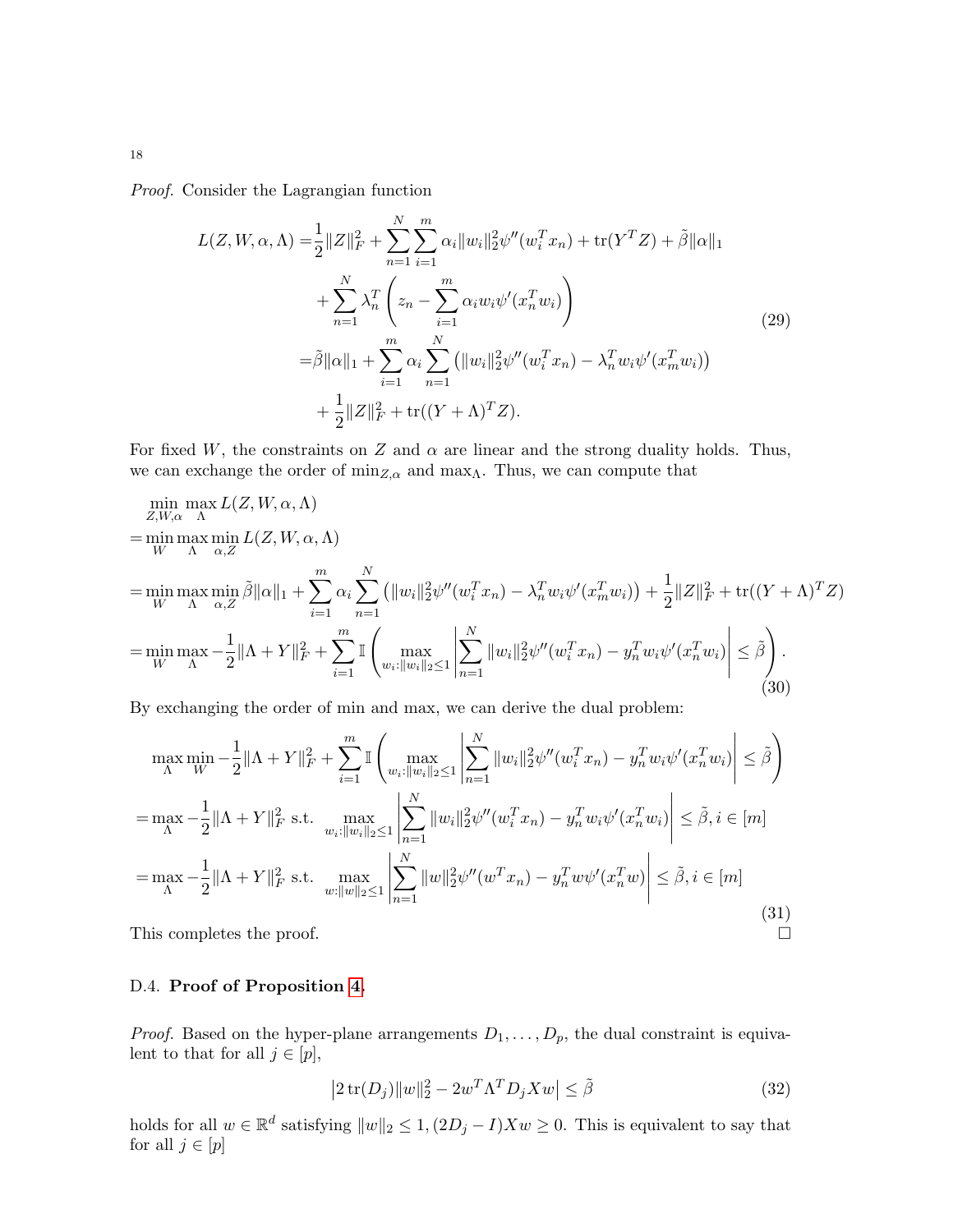<span id="page-18-0"></span>
$$
-\tilde{\beta} \ge \min 2 \operatorname{tr}(D_j) \|w\|_2^2 - 2w^T \Lambda^T D_j X w,
$$
  
s.t. 
$$
\|w\|_2 \le 1, 2(D_j - I) X w \ge 0,
$$
  

$$
\tilde{\beta} \le \max 2 \operatorname{tr}(D_j) \|w\|_2^2 - 2w^T \Lambda^T D_j X w,
$$
  
s.t. 
$$
\|w\|_2 \le 1, 2(D_j - I) X w \ge 0.
$$
 (33)

From a convex optimization perspective, the natural idea to interpret the constraint [\(33\)](#page-18-0) is to transform the minimization problem into a maximization problem. We can rewrite the minimization problem in [\(33\)](#page-18-0) as a trust region problem with inequality constraints:

<span id="page-18-1"></span>
$$
\min_{w \in \mathbb{R}^d} w^T (B_j + A_j(\Lambda)) w,
$$
  
s.t.  $||w||_2 \le 1, (2D_j - I)Xw \ge 0.$  (34)

As the problem  $(34)$  is a convex problem, by taking the dual of  $(34)$  w.r.t. w, we can transform [\(34\)](#page-18-1) into a maximization problem. However, as [\(34\)](#page-18-1) is a trust region problem with inequality constraints, the dual problem of  $(34)$  can be very complicated. According to [\(Jeyakumar & Li, 2014\)](#page-12-18), the optimal value of the problem [\(34\)](#page-18-1) is bounded by the optimal value of the following SDP

<span id="page-18-2"></span>
$$
\min_{Z \in \mathbb{S}^{d+1}} \text{tr}((\tilde{A}_{j}(\Lambda) + \tilde{B}_{j})Z),
$$
\n
$$
\text{s.t. } \text{tr}(H_{n}^{(j)}Z) \leq 0, n = 0, ..., N,
$$
\n
$$
Z_{d+1,d+1} = 1, Z \succeq 0.
$$
\n(35)

from below.

<span id="page-18-4"></span>Lemma 1. The dual problem of SDP [\(35\)](#page-18-2) takes the form

<span id="page-18-3"></span>
$$
\max -\gamma, \ s.t. \ S = \tilde{A}_j(\Lambda) + \tilde{B}_j + \sum_{n=0}^N r_n H_n^{(j)} + \gamma e_{d+1} e_{d+1}^T, r \ge 0, S \succeq 0,
$$
\n
$$
\text{in variables } r = \begin{bmatrix} r_0 \\ \vdots \\ r_N \end{bmatrix} \in \mathbb{R}^{N+1} \ and \ \gamma \in \mathbb{R}.
$$
\n
$$
(36)
$$

Proof. Consider the Lagrangian

$$
L(Z,r,\gamma) = \text{tr}((\tilde{A}_j(y) + \tilde{B}_j)Z) + \sum_{n=0}^{N} r_n \text{tr}(H_n^{(j)}Z) + \gamma(\text{tr}(Ze_{d+1}e_{d+1}^T) - 1),
$$
 (37)

where  $r \in \mathbb{R}^{N+1}_+$  and  $\gamma \in \mathbb{R}$ . By minimizing  $L(Z, r, \gamma)$  w.r.t.  $Z \in \mathbb{S}^{d+1}_+$ , we derive the dual problem  $(36)$ .

The constraints on  $\Lambda$  in the dual problem [\(14\)](#page-5-0) include that the optimal value of [\(35\)](#page-18-2) is bounded from below by  $-\tilde{\beta}$ . According to Lemma [1,](#page-18-4) this constraint is equivalent to that there exist  $r \in \mathbb{R}^{N+1}$  and  $\gamma$  such that

$$
-\gamma \geq -\tilde{\beta}, S = \tilde{A}_j(\Lambda) + \tilde{B}_j + \sum_{n=0}^{N} r_n H_n^{(j)} + \gamma e_{d+1} e_{d+1}^T, r \geq 0, S \geq 0. \tag{38}
$$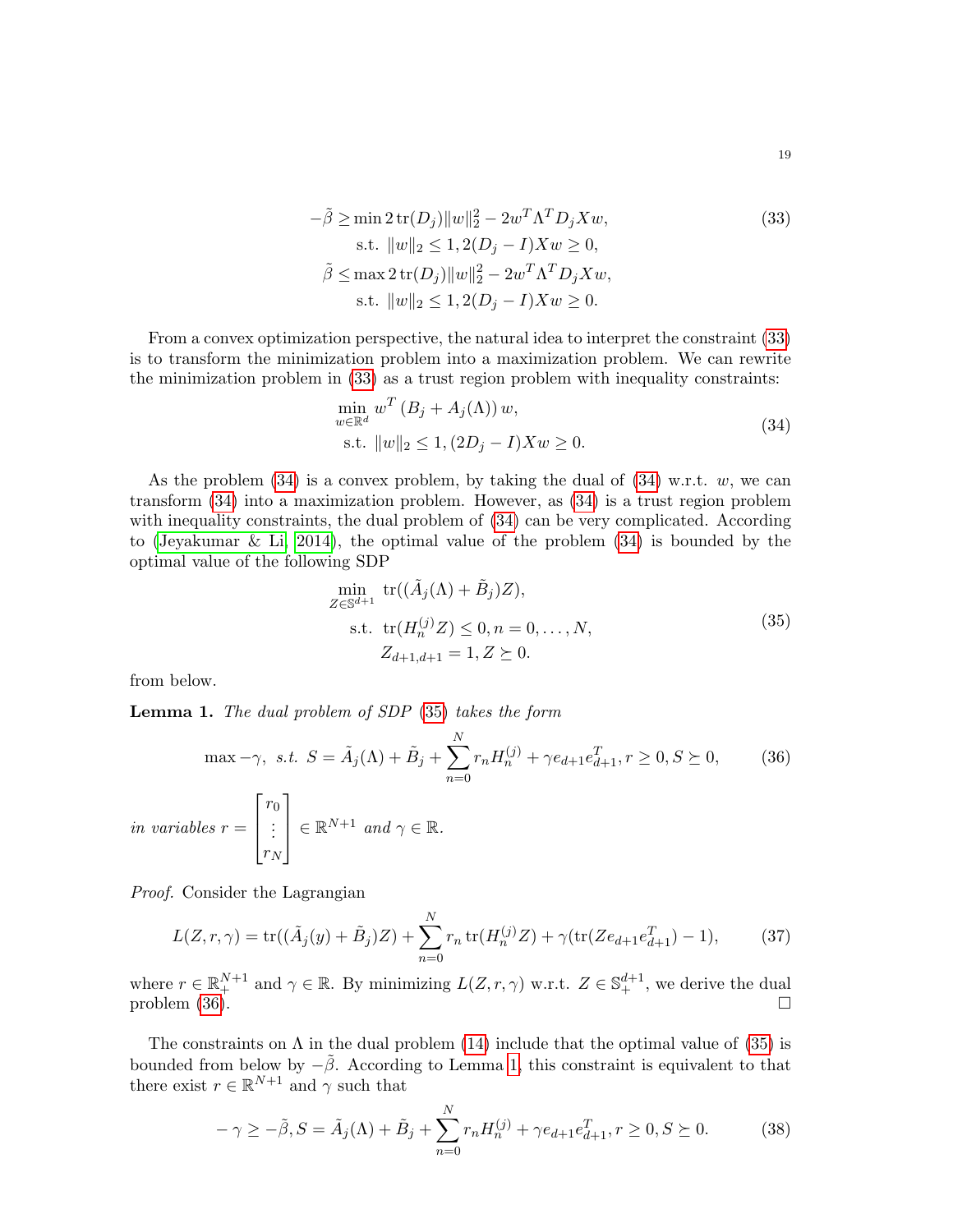As  $e_{d+1}e_{d+1}^T$  is positive semi-definite, the above condition on  $\Lambda$  is also equivalent to that there exist  $r \in \mathbb{R}^{N+1}$  such that

$$
\tilde{A}_{j}(\Lambda) + \tilde{B}_{j} + \sum_{n=0}^{N} r_{n} H_{n}^{(j)} + \tilde{\beta} e_{d+1} e_{d+1}^{T} \succeq 0, r \ge 0.
$$
\n(39)

Therefore, the following convex set of  $\Lambda$ 

$$
\left\{\Lambda : \tilde{A}_{j}(\Lambda) + \tilde{B}_{j} + \sum_{n=0}^{N} r_{n}^{(j,-)} H_{n}^{(j)} + \tilde{\beta} e_{d+1} e_{d+1}^{T} \succeq 0, r^{(j,-)} \ge 0 \right\}
$$
(40)

is a subset of the set of  $\Lambda$  satisfying the dual constraints

$$
\left\{\Lambda : \min_{\|w\|_2 \le 1, (2D_j - I)w \ge 0} w^T \left(B_j + A_j(\Lambda)\right) w \ge -\tilde{\beta}\right\} \tag{41}
$$

On the other hand, the constraint on  $\Lambda$ 

$$
\max_{\|w\|_2 \le 1, (2D_j - I)w \ge 0} w^T (B_j + A_j(\Lambda)) w \le \tilde{\beta}
$$
\n(42)

is equivalent to

$$
\min_{\|w\|_2 \le 1, (2D_j - I)w \ge 0} -w^T (B_j + A_j(\Lambda)) w \ge -\tilde{\beta}.
$$
\n(43)

By applying the previous analysis on the above trust region problem, the following convex set of  $\Lambda$ 

$$
\left\{\Lambda: -\tilde{A}_j(\Lambda) - \tilde{B}_j + \sum_{n=0}^N r_n^{(j,+)} H_n^{(j)} + \tilde{\beta} e_{d+1} e_{d+1}^T \succeq 0, \ r^{(j,+)} \ge 0 \right\}
$$
 (44)

is a subset of the set of  $\Lambda$  satisfying the dual constraints

$$
\left\{\Lambda : \max_{\|w\|_2 \le 1, (2D_j - I)w \ge 0} w^T \left(B_j + A_j(\Lambda)\right) w \le \tilde{\beta}\right\}.
$$
\n(45)

Therefore, replacing the dual constraint  $\max_{w:||w||_2 \leq 1}$  $\sum_{n=1}^{N} ||w||_2^2 \psi''(w^T x_n) - y_n^T w \psi'(x_n^T w) \Big| \leq$  $\tilde{\beta}$  by

$$
\tilde{A}_{j}(\Lambda) + \tilde{B}_{j} + \sum_{n=0}^{N} r_{n}^{(j,-)} H_{n}^{(j)} + \tilde{\beta} e_{d+1} e_{d+1}^{T} \succeq 0, j \in [p],
$$
\n
$$
-\tilde{A}_{j}(\Lambda) - \tilde{B}_{j} + \sum_{n=0}^{N} r_{n}^{(j,+)} H_{n}^{(j)} + \tilde{\beta} e_{d+1} e_{d+1}^{T} \succeq 0, j \in [p],
$$
\n
$$
r^{(j,-)} \geq 0, r^{(j,+)} \geq 0, j \in [p].
$$
\n(46)

we obtain the relaxed dual problem. As its feasible domain is a subset of the feasible domain of the dual problem, the optimal value of the relaxed dual problem gives a lower bound for the optimal value of the dual problem.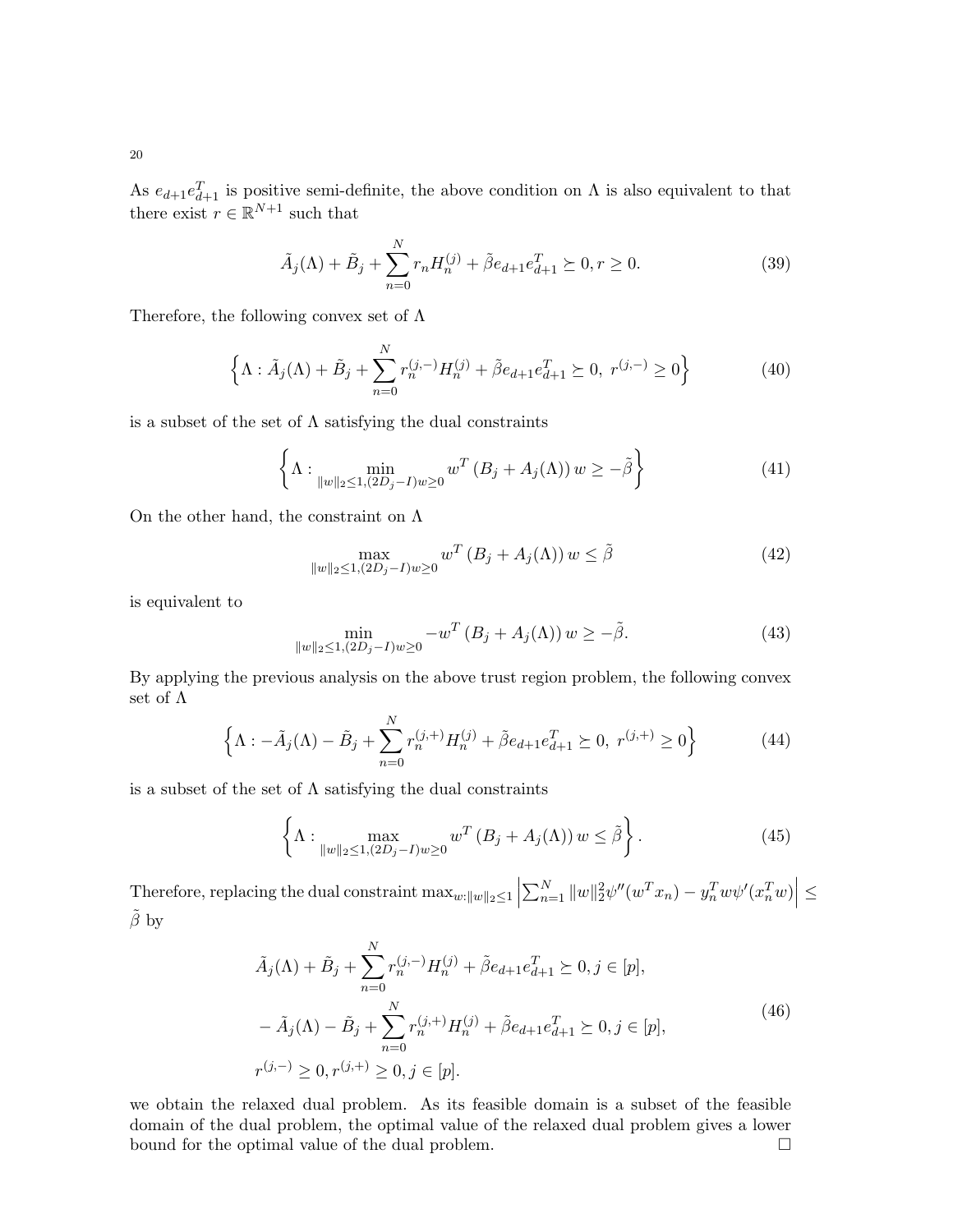## D.5. Proof of Proposition [5.](#page-6-2)

Proof. Consider the Lagrangian function

$$
L(\Lambda, \mathbf{r}, \mathbf{S}) = -\frac{1}{2} ||\Lambda + Y||_2^2 - \sum_{j=1}^p \text{tr} \left( S^{(j,-)} \left( \tilde{A}_j(\Lambda) + \tilde{B}_j + \sum_{n=0}^N r_n^{(j,-)} H_n^{(j)} + \frac{\tilde{\beta}}{2} e_{d+1} e_{d+1}^T \right) \right) - \sum_{j=1}^p \text{tr} \left( S^{(j,+)} \left( -\tilde{A}_j(\Lambda) - \tilde{B}_j + \sum_{n=0}^N r_n^{(j,+)} H_n^{(j)} + \frac{\tilde{\beta}}{2} e_{d+1} e_{d+1}^T \right) \right), \tag{47}
$$

where we write

$$
\mathbf{r} = \left(r^{(1,-)}, \ldots, r^{(p,-)}, r^{(1,+)}, \ldots, r^{(p,+)}\right) \in \left(\mathbb{R}^{N+1}\right)^{2p},
$$
\n
$$
\mathbf{S} = \left(S^{(1,-)}, \ldots, S^{(p,-)}, S^{(1,+)}, \ldots, S^{(p,+)}\right) \in \left(\mathbb{S}^{d+1}_+\right)^{2p}.
$$
\n(48)

Here we write  $\mathbb{S}_{+}^{d+1} = \{ S \in \mathbb{S}^{d+1} | S \succeq 0 \}$ . By maximizing w.r.t.  $\Lambda$  and **r**, we derive the bi-dual problem [\(17\)](#page-6-0).

D.6. Proof of Theorem [1.](#page-6-1) Suppose that  $(Z, W, \alpha)$  is a feasible solution to [\(12\)](#page-4-2). Let  $D_{j_1}, \ldots, D_{j_k}$  be the enumeration of  $\{\text{diag}(\mathbb{I}(Xw_i \geq 0)) | i \in [m]\}.$  For  $i \in [k]$ , we let

$$
S^{(j_i,+)} = \sum_{l:\alpha_l \ge 0, \text{diag}(\mathbb{I}(Xw_l \ge 0)) = D_{j_i}} \alpha_l \begin{bmatrix} w_l w_l^T & w_l \\ w_l^T & 1 \end{bmatrix}, S^{(j_i,-)} = 0, \tag{49}
$$

and

$$
S^{(j_i,+)} = 0, S^{(j_i,-)} = -\sum_{l:\alpha_l < 0, \text{diag}(\mathbb{I}(Xw_l \ge 0)) = D_{j_i}} \alpha_l \begin{bmatrix} w_l w_l^T & w_l \\ w_l^T & 1 \end{bmatrix} . \tag{50}
$$

For  $j \notin \{j_1, \ldots, j_k\}$ , we simply set  $S^{(j, +)} = 0$ ,  $S^{(j, -)} = 0$ . As  $||w_i||_2 \le 1$  and  $D_{j_i} = \mathbb{I}(Xw_i \ge 1)$ 0), we can verify that  $tr(S^{(j,-)}H_n^{(j)}) \leq 0, tr(S^{(j,+)}H_n^{(j)}) \leq 0$  are satisfied for  $j = j_1, \ldots, j_m$ and  $n = 0, 1, ..., N$ . This is because for  $n = 0$ , as  $H_0^{(j_i)} = \begin{bmatrix} I_d & 0 \\ 0 & -I_d \end{bmatrix}$  $0 -1$ , it follows that

$$
tr(S^{(j_i,+)}H_0^{(j_i)}) = \sum_{l:\alpha_l\geq 0, \text{diag}(\mathbb{I}(Xw_l\geq 0))=D_{j_i}} \alpha_l(\|w_l\|^2 - 1) \leq 0,
$$
  

$$
tr(S^{(j_i,-)}H_0^{(j_i)}) = - \sum_{l:\alpha_l< 0, \text{diag}(\mathbb{I}(Xw_l\geq 0))=D_{j_i}} \alpha_l(\|w_l\|^2 - 1) \leq 0.
$$
 (51)

For  $n = 1, \ldots, N$ , we have

$$
tr(S^{(j_i,+)}H_0^{(j_i)}) = \sum_{l:\alpha_l\geq 0, \text{diag}(\mathbb{I}(Xw_l\geq 0))=D_{j_i}} 2\alpha_l(1-2(D_{j_i})_{nn})x_n^T w_l \leq 0,
$$
  

$$
tr(S^{(j_i,-)}H_0^{(j_i)}) = -\sum_{l:\alpha_l< 0, \text{diag}(\mathbb{I}(Xw_l\geq 0))=D_{j_i}} \alpha_l(1-2(D_{j_i})_{nn})x_n^T w_l \leq 0.
$$
  
(52)